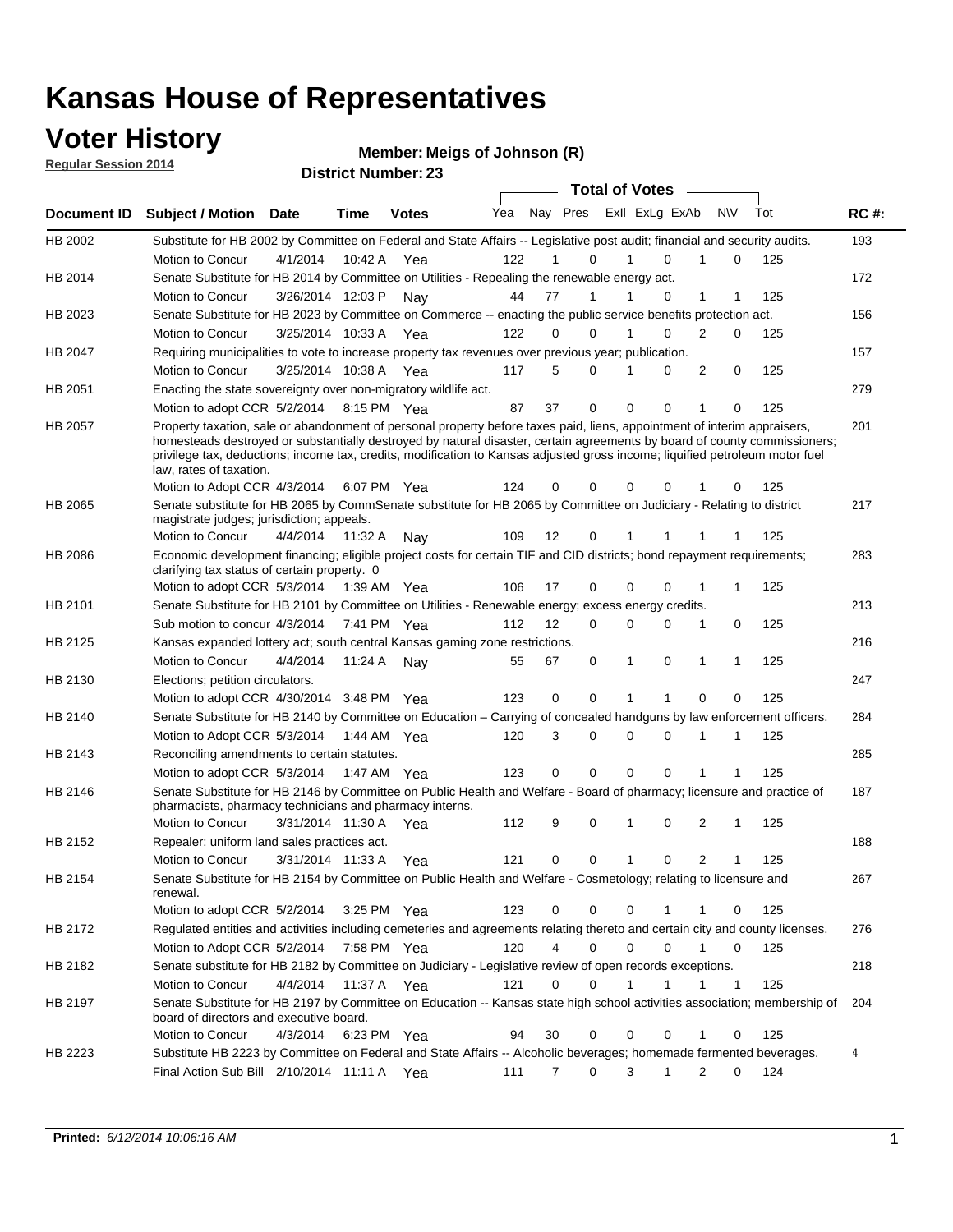| <b>Voter History</b><br>Member: Meigs of Johnson (R)<br><b>Regular Session 2014</b><br><b>District Number: 23</b> |                                                                                                                                                                                                                                        |                       |             |              |     |                |             |              |                       |          |             |     |             |
|-------------------------------------------------------------------------------------------------------------------|----------------------------------------------------------------------------------------------------------------------------------------------------------------------------------------------------------------------------------------|-----------------------|-------------|--------------|-----|----------------|-------------|--------------|-----------------------|----------|-------------|-----|-------------|
|                                                                                                                   |                                                                                                                                                                                                                                        |                       |             |              |     |                |             |              | <b>Total of Votes</b> |          |             |     |             |
| <b>Document ID</b>                                                                                                | <b>Subject / Motion Date</b>                                                                                                                                                                                                           |                       | Time        | <b>Votes</b> | Yea |                | Nay Pres    |              | Exll ExLg ExAb        |          | <b>NV</b>   | Tot | <b>RC#:</b> |
| HB 2223                                                                                                           | Substitute for HB 2223 by Committee on Federal and State Affairs—Alcoholic beverages; homemade fermented beverages;<br>microbrewery gallonage expanded; liquor license length of citizenship.<br>Motion to Concur                      | 4/3/2014              | 6:27 PM Yea |              | 115 | 9              | $\Omega$    | $\Omega$     | $\Omega$              | 1        | $\Omega$    | 125 | 205         |
| HB 2231                                                                                                           | Senate Substitute for Substitute for HB 2231 by Committee on Ways and Means - Appropriations for FY 2014, FY 2015, FY<br>2016, FY 2017 and FY 2018 for various state agencies; capital improvement projects; claims against the state. |                       |             |              |     |                |             |              |                       |          |             |     | 282         |
|                                                                                                                   | Motion to adopt CCR 5/2/2014 9:48 PM Yea                                                                                                                                                                                               |                       |             |              | 70  | 54             | $\Omega$    | $\Omega$     | $\Omega$              |          | $\Omega$    | 125 |             |
| HB 2246                                                                                                           | Substitute for HB 2246 by Committee on Commerce, Labor and Economic Development - Peer review for certain licensed<br>technical professions.                                                                                           |                       |             |              |     |                |             |              |                       |          |             |     | 38          |
|                                                                                                                   | <b>EFA Sub Bill</b>                                                                                                                                                                                                                    | 2/21/2014 1:34 PM Yea |             |              | 120 | 0              | 0           |              | 0                     | 2        |             | 124 |             |
| <b>HB 2246</b>                                                                                                    | Substitute for HB 2246 by Committee on Commerce, Labor and Economic Development - Peer review for certain licensed<br>technical professions.                                                                                           |                       |             |              |     |                |             |              |                       |          |             |     | 260         |
|                                                                                                                   | Motion to Concur                                                                                                                                                                                                                       | 5/2/2014              | 11:40 A     | Yea          | 124 | $\Omega$       | $\Omega$    | $\Omega$     |                       | $\Omega$ | $\Omega$    | 125 |             |
| HB 2272                                                                                                           | Kansas expanded lottery act; southeast Kansas gaming zone; privilege fee and investment threshold amount reduced.                                                                                                                      |                       |             |              |     |                |             |              |                       |          |             |     | 200         |
|                                                                                                                   | Motion to Concur                                                                                                                                                                                                                       | 4/2/2014              | 4:18 PM Yea |              | 84  | 36             | $\Omega$    | $\Omega$     | $\Omega$              |          |             | 125 |             |
| <b>HB 2296</b>                                                                                                    | Campaign finance; permitted uses of campaign funds; increased exemption amount for certain candidates; contributor<br>information; lobbyist filings.                                                                                   |                       |             |              |     |                |             |              |                       |          |             |     | 248         |
|                                                                                                                   | Motion to adopt CCR 4/30/2014 3:53 PM Yea                                                                                                                                                                                              |                       |             |              | 119 | 4              | $\Omega$    |              |                       | 0        | 0           | 125 |             |
| <b>HB 2296</b>                                                                                                    | Campaign finance; permitted uses of campaign funds; increased exemption amount for certain candidates; contributor<br>information; lobbyist filings.                                                                                   |                       |             |              |     |                |             |              |                       |          |             |     | 287         |
|                                                                                                                   | Motion to Override<br>Veto                                                                                                                                                                                                             | 5/30/2014 10:24 A Yea |             |              | 96  | 5              | 0           | 0            | 0                     | 0        | 24          | 125 |             |
| HB 2298                                                                                                           | Senate Sub for HB 2298 by Committee on Judiciary - Uniform controlled substances act. Senate Sub for HB 2298 by<br>Committee on Judiciary - Uniform controlled substances act.                                                         |                       |             |              |     |                |             |              |                       |          |             |     | 209         |
|                                                                                                                   | Motion to Concur                                                                                                                                                                                                                       | 4/3/2014              | 6:40 PM Yea |              | 123 | 1              | $\Omega$    | 0            | $\Omega$              | 1        | $\Omega$    | 125 |             |
| HB 2303                                                                                                           | Relating to driver's license fees; driving under the influence equipment fund.                                                                                                                                                         |                       |             |              |     |                |             |              |                       |          |             |     | 1           |
|                                                                                                                   | Motion to adopt CCR 1/22/2014 11:45 A Nay                                                                                                                                                                                              |                       |             |              | 109 | 11             | $\mathbf 0$ | $\mathbf{1}$ | $\Omega$              | 4        | $\mathbf 0$ | 125 |             |
| HB 2312                                                                                                           | Local governments; investment of idle funds; changes.                                                                                                                                                                                  |                       |             |              |     |                |             |              |                       |          |             |     | 253         |
|                                                                                                                   | Motion to Concur                                                                                                                                                                                                                       | 5/1/2014              | 4:31 PM Yea |              | 123 | $\overline{2}$ | 0           | 0            | $\mathbf 0$           | 0        | 0           | 125 |             |

Substitute for HB 2338 by Committee on Ways and Means - Judicial branch; supplemental appropriation for fiscal year 2015, 229 Motion to Adopt CCR 4/4/2014 7:17 PM Yea 66 57 0 0 0 2 0 125 HB 2338 judiciary operations; increasing various docket fees and creating new docket fees; annually, allowing the allocation of a budget for each judicial district court operations, chief judge would have the authority to expend funds as necessary to carry out the functions of such district if such chief judge elected to do so, including establishing what court personnel are necessary and their compensation; district court judges in judicial district elect chief judge and court of appeals judges elect chief judge of the court of appeals; district judge and district magistrate judge vacancies; statutory authority for longevity bonus for judicial branch employees repealed; nonseverability clause. 7:17 PM Yea 66 57 0 0 0 2 0 Senate Substitute for HB 2378 by Committee on Assessment and Taxation - Providing sales tax exemption for sales of certain 189 HB 2378

3/31/2014 Motion to Concur Yea 125 11:35 A 117 4 0 0 21 1 machinery and equipment used for surface mining activities. Senate Substitute for HB 2389 by Committee on Judiciary - Crimes and criminal procedure; mistreatment of a dependent adult 277 Motion to Adopt CCR 5/2/2014 8:05 PM Yea 123 1 0 0 0 1 0 125 HB 2389 or an elder person; RICO; warrants; discharge of certain persons; appeals. 28 2/21/2014 Final Action Yea 124 11:13 A 120 1 0 0 20 1 HB 2398 Amended Relating to the Kansas revised limited liability company act. 163 Final Action 3/26/2014 10:55 A Yea 116 7 0 1 0 125 HB 2402 National day of the cowboy. 61 2/27/2014 Final Action Nay 124 10:16 A 104 19 0 0 10 0 HB 2417 Expansion of rural opportunity zones.

2/12/2014 Final Action Yea 124 11:20 A 121 0 0 0 20 1

Adult care home licensure act; removal of outdated rule and regulation reference.

HB 2418

Amended

6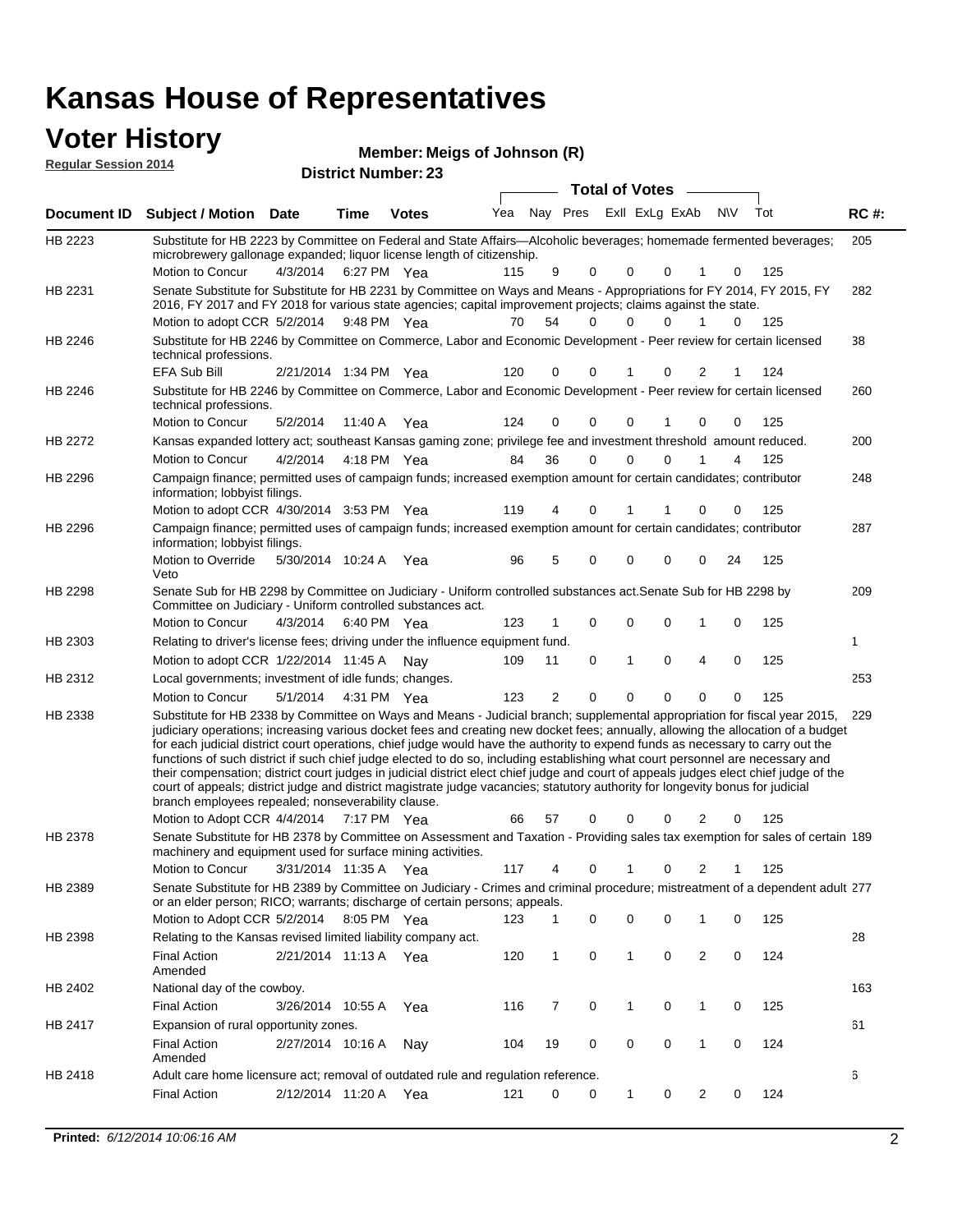### **Voter History**

**Regular Session 2014**

#### **Member: Meigs of Johnson (R)**

|                    |                                                                                                                                                                                                                                                                                                                                                      |                       |         |              |     |             |          | <b>Total of Votes</b> |             |                |              |     |             |
|--------------------|------------------------------------------------------------------------------------------------------------------------------------------------------------------------------------------------------------------------------------------------------------------------------------------------------------------------------------------------------|-----------------------|---------|--------------|-----|-------------|----------|-----------------------|-------------|----------------|--------------|-----|-------------|
| <b>Document ID</b> | <b>Subject / Motion Date</b>                                                                                                                                                                                                                                                                                                                         |                       | Time    | <b>Votes</b> | Yea | Nay Pres    |          | Exll ExLg ExAb        |             |                | N\V          | Tot | <b>RC#:</b> |
| HB 2418            | Kansas department for aging and disability services; adult care homes                                                                                                                                                                                                                                                                                |                       |         |              |     |             |          |                       |             |                |              |     | 221         |
|                    | Motion to Concur                                                                                                                                                                                                                                                                                                                                     | 4/4/2014              | 11:49 A | Yea          | 122 | 0           | 0        | 1                     | 1           | 1              | $\mathbf 0$  | 125 |             |
| HB 2419            | City annexation; fire district territory; detachment.                                                                                                                                                                                                                                                                                                |                       |         |              |     |             |          |                       |             |                |              |     | 120         |
|                    | <b>Final Action</b>                                                                                                                                                                                                                                                                                                                                  | 3/17/2014 11:19 A     |         | Yea          | 122 | 0           | 0        | 0                     | 0           | $\overline{2}$ | 1            | 125 |             |
| HB 2419            | City annexation; fire district territory; detachment.                                                                                                                                                                                                                                                                                                |                       |         |              |     |             |          |                       |             |                |              |     | 196         |
|                    | Motion to Concur                                                                                                                                                                                                                                                                                                                                     | 4/2/2014              | 10:32 A | Yea          | 122 | 0           | 0        | 0                     | 0           | $\overline{2}$ | 1            | 125 |             |
| HB 2420            | School crossing guards.                                                                                                                                                                                                                                                                                                                              |                       |         |              |     |             |          |                       |             |                |              |     | 5           |
|                    | <b>Final Action</b><br>Amended                                                                                                                                                                                                                                                                                                                       | 2/10/2014 11:12 A     |         | Yea          | 118 | 0           | 0        | 3                     | 1           | $\overline{2}$ | 0            | 124 |             |
| HB 2420            | School crossing guards.                                                                                                                                                                                                                                                                                                                              |                       |         |              |     |             |          |                       |             |                |              |     | 197         |
|                    | Motion to Concur                                                                                                                                                                                                                                                                                                                                     | 4/2/2014              | 10:34 A | Yea          | 123 | 0           | 0        | 0                     | 0           | 2              | $\mathbf 0$  | 125 |             |
| HB 2422            | Defining watercraft for purposes of taxation.                                                                                                                                                                                                                                                                                                        |                       |         |              |     |             |          |                       |             |                |              |     | 14          |
|                    | <b>Final Action</b><br>Amended                                                                                                                                                                                                                                                                                                                       | 2/14/2014 11:13 A     |         | Yea          | 118 | 0           | 0        | $\overline{2}$        | $\mathbf 0$ | 4              | $\mathbf 0$  | 124 |             |
| HB 2424            | Robert G. (Bob) Bethell interchange.                                                                                                                                                                                                                                                                                                                 |                       |         |              |     |             |          |                       |             |                |              |     | 85          |
|                    | EFA Sub Bill                                                                                                                                                                                                                                                                                                                                         | 2/27/2014 4:03 PM Yea |         |              | 119 | 4           | 0        | 0                     | $\mathbf 0$ | 1              | 0            | 124 |             |
| HB 2424            | Substitute for HB 2424 by Committee on Transportation - Designating the Robert G. (Bob) Bethell interchange; the SGT David 190<br>Enzbrenner memorial highway; t the Pack S Clair highway; the ancient Indian traders trail; the Harper county veterans<br>memorial highway; the Bonnie Huy memorial highway; the Bonnie Sharp memorial interchange. |                       |         |              |     |             |          |                       |             |                |              |     |             |
|                    | Motion to Concur                                                                                                                                                                                                                                                                                                                                     | 3/31/2014 11:37 A Yea |         |              | 117 | 3           | $\Omega$ | 1                     | 0           | 2              | 2            | 125 |             |
| HB 2429            | Making the water conservation program part of and supplemental to the Kansas water appropriation act.                                                                                                                                                                                                                                                |                       |         |              |     |             |          |                       |             |                |              |     | 7           |
|                    | <b>Final Action</b><br>Amended                                                                                                                                                                                                                                                                                                                       | 2/12/2014 11:22 A     |         | Yea          | 121 | $\Omega$    | 0        | 1                     | $\mathbf 0$ | 2              | 0            | 124 |             |
| HB 2430            | Promoting employment across Kansas act; benefits.                                                                                                                                                                                                                                                                                                    |                       |         |              |     |             |          |                       |             |                |              |     | 90          |
|                    | <b>EFA Sub Bill</b>                                                                                                                                                                                                                                                                                                                                  | 2/27/2014 4:08 PM Yea |         |              | 110 | 13          | 0        | $\Omega$              | $\Omega$    | 1              | 0            | 124 |             |
| HB 2430            | Substitute for HB 2430 by Committee on Commerce, Labor and Economic Development - Promoting employment across<br>Kansas act; benefits.                                                                                                                                                                                                               |                       |         |              |     |             |          |                       |             |                |              |     | 278         |
|                    | Motion to adopt CCR 5/2/2014                                                                                                                                                                                                                                                                                                                         |                       |         | 8:09 PM Yea  | 114 | 10          | 0        | 0                     | 0           | 1              | 0            | 125 |             |
| HB 2433            | Relating to the Kansas uniform securities act.                                                                                                                                                                                                                                                                                                       |                       |         |              |     |             |          |                       |             |                |              |     | 62          |
|                    | <b>Final Action</b><br>Amended                                                                                                                                                                                                                                                                                                                       | 2/27/2014 10:17 A Yea |         |              | 123 | $\mathbf 0$ | 0        | $\mathbf 0$           | $\mathbf 0$ | 1              | $\mathbf 0$  | 124 |             |
| HB 2433            | Relating to the Kansas uniform securities act.                                                                                                                                                                                                                                                                                                       |                       |         |              |     |             |          |                       |             |                |              |     | 243         |
|                    | Motion to adopt CCR 4/30/2014 3:27 PM Yea                                                                                                                                                                                                                                                                                                            |                       |         |              | 123 | $\Omega$    | $\Omega$ | 1                     |             | $\Omega$       | 0            | 125 |             |
| HB 2436            | Substitute for HB 2436 by Committee on Vision 2020 - Boards of cosmetology and barbering; agreements on inspectors of<br>dual-licensed facilities.                                                                                                                                                                                                   |                       |         |              |     |             |          |                       |             |                |              |     | 19          |
|                    | Final Action Sub Bill 2/19/2014 11:32 A                                                                                                                                                                                                                                                                                                              |                       |         | Yea          | 122 | $\Omega$    | 0        | 0                     | 0           | 2              | 0            | 124 |             |
| HB 2436            | Substitute for HB 2436 by Committee on Vision 2020 - Boards of cosmetology and barbering; agreements on inspectors of<br>dual-licensed facilities.                                                                                                                                                                                                   |                       |         |              |     |             |          |                       |             |                |              |     | 206         |
|                    | Motion to Concur                                                                                                                                                                                                                                                                                                                                     | 4/3/2014              |         | 6:30 PM Yea  | 117 | 7           | 0        | 0                     | 0           | 1              | 0            | 125 |             |
| HB 2440            | Emerging industry investment act; treatment of certain bioscience companies.                                                                                                                                                                                                                                                                         |                       |         |              |     |             |          |                       |             |                |              |     | 39          |
|                    | <b>Emergency Final</b><br>Action                                                                                                                                                                                                                                                                                                                     | 2/21/2014 1:36 PM Yea |         |              | 116 | 4           | 0        | 1                     | $\mathbf 0$ | $\overline{2}$ | $\mathbf{1}$ | 124 |             |
| HB 2442            | Escalating penalties for repeat felony evade and elude cases.                                                                                                                                                                                                                                                                                        |                       |         |              |     |             |          |                       |             |                |              |     | 107         |
|                    | EFA Sub Bill                                                                                                                                                                                                                                                                                                                                         | 2/27/2014 4:32 PM Yea |         |              | 111 | 12          | 0        | 0                     | $\mathbf 0$ | $\mathbf{1}$   | 0            | 124 |             |
| HB 2444            | Spendthrift trusts.                                                                                                                                                                                                                                                                                                                                  |                       |         |              |     |             |          |                       |             |                |              |     | 36          |
|                    | <b>Emergency Final</b><br><b>Action Amend</b>                                                                                                                                                                                                                                                                                                        | 2/21/2014 1:32 PM Yea |         |              | 120 | 0           | 0        | $\mathbf{1}$          | $\mathbf 0$ | $\overline{2}$ | $\mathbf{1}$ | 124 |             |
| HB 2444            | Spendthrift trusts.<br>Motion to Concur                                                                                                                                                                                                                                                                                                              | 4/2/2014              | 10:37 A | Yea          | 123 | 0           | 0        | 0                     | 0           | $\overline{2}$ | 0            | 125 | 198         |
|                    |                                                                                                                                                                                                                                                                                                                                                      |                       |         |              |     |             |          |                       |             |                |              |     |             |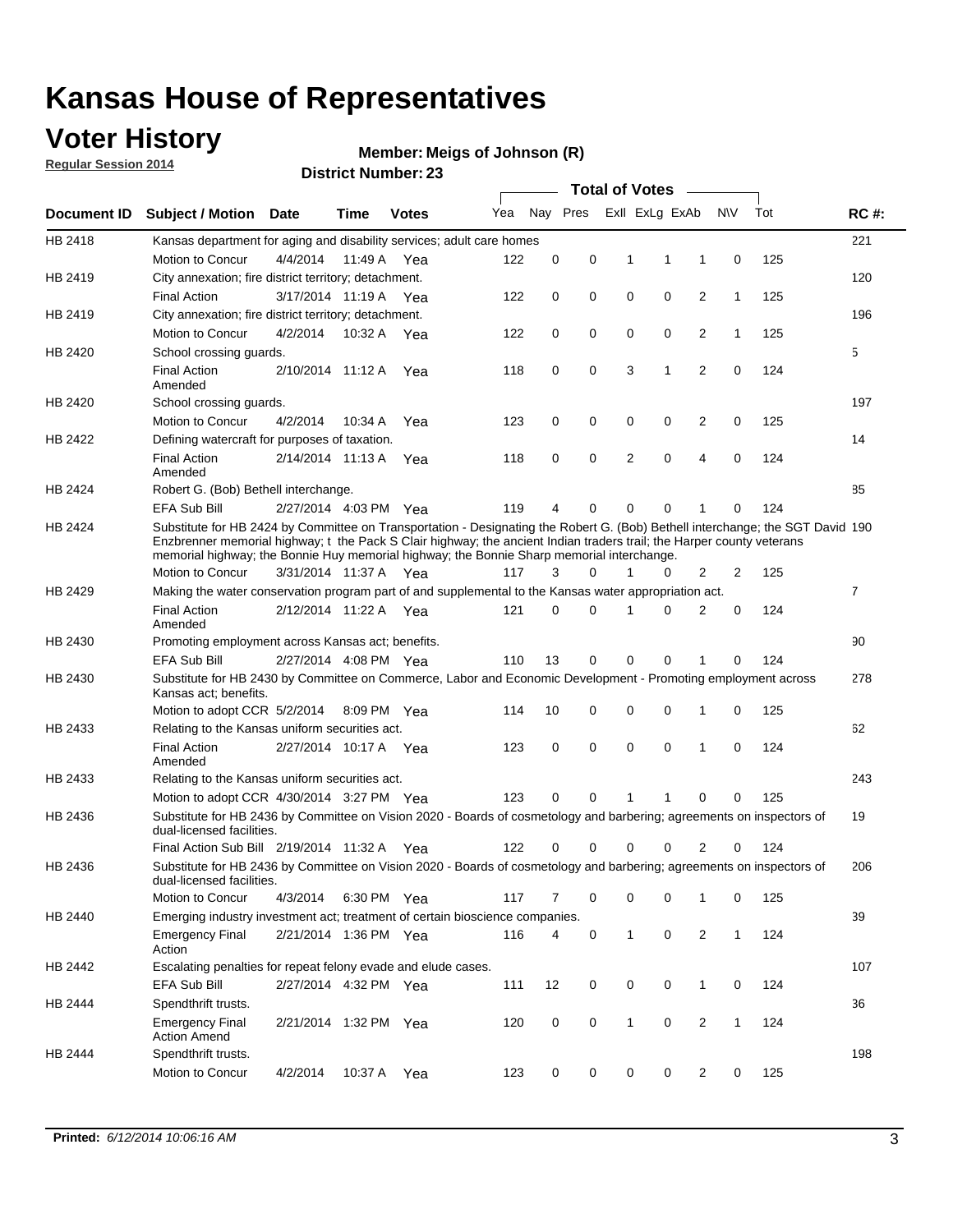#### **Voter History Regular Session 2014**

|  | Member: Meigs of Johnson (R) |
|--|------------------------------|
|--|------------------------------|

|                    |                                                                                                                                                                                                                                                                                                                                 |                       |      |              |     |                |                         | <b>Total of Votes</b> |                |             |                |     |     |             |
|--------------------|---------------------------------------------------------------------------------------------------------------------------------------------------------------------------------------------------------------------------------------------------------------------------------------------------------------------------------|-----------------------|------|--------------|-----|----------------|-------------------------|-----------------------|----------------|-------------|----------------|-----|-----|-------------|
| <b>Document ID</b> | <b>Subject / Motion</b>                                                                                                                                                                                                                                                                                                         | <b>Date</b>           | Time | <b>Votes</b> | Yea |                | Nay Pres ExII ExLg ExAb |                       |                |             |                | N\V | Tot | <b>RC#:</b> |
| HB 2445            | Allowing for criminal discovery materials to be provided to defendant or defendant's counsel.                                                                                                                                                                                                                                   |                       |      |              |     |                |                         |                       |                |             |                |     |     | 63          |
|                    | <b>Final Action</b><br>Amended                                                                                                                                                                                                                                                                                                  | 2/27/2014 10:19 A     |      | Yea          | 123 | 0              | 0                       |                       | $\mathbf 0$    | $\mathbf 0$ | 1              | 0   | 124 |             |
| HB 2446            | District courts; court trustee operations fund. judicial process; concerning sentencing dispositions, probation and postrelease<br>supervision; concerning expungement of driving under the influence and criminal refusal convictions; concerning trials,<br>conduct of jury after case is submitted.                          |                       |      |              |     |                |                         |                       |                |             |                |     |     | 8           |
|                    | <b>Final Action</b>                                                                                                                                                                                                                                                                                                             | 2/12/2014 11:23 A Yea |      |              | 121 | 0              | 0                       |                       |                | 0           | 2              | 0   | 124 |             |
| HB 2446            | Senate Substitute for HB 2446 by Committee on Judiciary - Courts; allocating moneys from driver's license fees to judicial<br>branch nonjudicial salary adjustment fund; allowing chief justice to authorize expenditures from court trustee operations fund in<br>certain judicial districts; time limits for court decisions. |                       |      |              |     |                |                         |                       |                |             |                |     |     | 239         |
|                    | Motion to adopt CCR 4/30/2014 3:01 PM Yea                                                                                                                                                                                                                                                                                       |                       |      |              | 121 | 2              | 0                       | 1                     |                | 1           | 0              | 0   | 125 |             |
| <b>HB 2447</b>     | Real property; trespass and liability.                                                                                                                                                                                                                                                                                          |                       |      |              |     |                |                         |                       |                |             |                |     |     | 29          |
|                    | <b>Final Action</b><br>Amended                                                                                                                                                                                                                                                                                                  | 2/21/2014 11:14 A Yea |      |              | 119 | 2              | $\mathbf 0$             | $\mathbf 1$           |                | 0           | 2              | 0   | 124 |             |
| HB 2447            | Real property; trespass and liability.                                                                                                                                                                                                                                                                                          |                       |      |              |     |                |                         |                       |                |             |                |     |     | 202         |
|                    | Motion to Adopt CCR 4/3/2014                                                                                                                                                                                                                                                                                                    |                       |      | 6:10 PM Yea  | 122 | $\overline{2}$ | $\mathbf 0$             |                       | 0              | $\mathbf 0$ | 1              | 0   | 125 |             |
| HB 2448            | Interference with judicial process.                                                                                                                                                                                                                                                                                             |                       |      |              |     |                |                         |                       |                |             |                |     |     | 30          |
|                    | <b>Final Action</b>                                                                                                                                                                                                                                                                                                             | 2/21/2014 11:16 A Yea |      |              | 121 | 0              | $\mathbf 0$             | 1                     |                | $\Omega$    | $\overline{2}$ | 0   | 124 |             |
| HB 2448            | Senate Substitute for HB 2448 by Committee on Judiciary - Updating provisions relating to the Kansas bureau of<br>investigation's DNA database; amending the crime of interference with                                                                                                                                         |                       |      |              |     |                |                         |                       |                |             |                |     |     | 240         |
|                    | Motion to adopt CCR 4/30/2014 3:10 PM Yea                                                                                                                                                                                                                                                                                       |                       |      |              | 116 | 7              | 0                       | 1                     |                | 1           | 0              | 0   | 125 |             |
| HB 2451            | Electric utilities; creating the electric highway fee.                                                                                                                                                                                                                                                                          |                       |      |              |     |                |                         |                       |                |             |                |     |     | 96          |
|                    | <b>EFA Sub Bill</b>                                                                                                                                                                                                                                                                                                             | 2/27/2014 4:18 PM Yea |      |              | 64  | 59             | 0                       |                       | $\Omega$       | 0           | 1              | 0   | 124 |             |
| HB 2451            | Substitute for HB 2451 by Committee on Transportation - Increasing registration fees for electric vehicles.                                                                                                                                                                                                                     |                       |      |              |     |                |                         |                       |                |             |                |     |     | 207         |
|                    | Motion to Concur                                                                                                                                                                                                                                                                                                                | 4/3/2014              |      | 6:34 PM Yea  | 94  | 30             | 0                       |                       | $\Omega$       | 0           |                | 0   | 125 |             |
| HB 2452            | Substitute for HB 2452 by Committee on Transportation - Distinctive license plates; donate life, disabled veterans, rotary<br>international, Kansas horse council.                                                                                                                                                              |                       |      |              |     |                |                         |                       |                |             |                |     |     | 41          |
|                    | <b>EFA Sub Bill</b>                                                                                                                                                                                                                                                                                                             | 2/21/2014 1:39 PM Yea |      |              | 120 | 0              | 0                       |                       |                | 0           | 2              | 1   | 124 |             |
| HB 2452            | Substitute for HB 2452 by Committee on Transportation - Distinctive license plates; donate life, disabled veterans, rotary<br>international, Kansas horse council, motorcycles.                                                                                                                                                 |                       |      |              |     |                |                         |                       |                |             |                |     |     | 208         |
|                    | Motion to Concur                                                                                                                                                                                                                                                                                                                | 4/3/2014              |      | 6:37 PM Yea  | 123 | 1              | 0                       |                       | $\mathbf 0$    | 0           | 1              | 0   | 125 |             |
| HB 2453            | Protecting religious freedom regarding marriage.                                                                                                                                                                                                                                                                                |                       |      |              |     |                |                         |                       |                |             |                |     |     | 9           |
|                    | <b>Final Action</b><br>Amended                                                                                                                                                                                                                                                                                                  | 2/12/2014 11:28 A Yea |      |              | 72  | 49             | $\mathbf 0$             | 1                     |                | $\Omega$    | 2              | 0   | 124 |             |
| HB 2455            | Property tax exemption for certain utility systems located on military installation.                                                                                                                                                                                                                                            |                       |      |              |     |                |                         |                       |                |             |                |     |     | 108         |
|                    | <b>Emergency Final</b><br><b>Action Amend</b>                                                                                                                                                                                                                                                                                   | 3/6/2014              |      | 11:23 A Yea  | 119 | 1              | 0                       |                       | $\overline{2}$ | 1           | $\overline{2}$ | 0   | 125 |             |
| HB 2456            | Property taxation; defining commercial and industrial machinery and equipment; motor vehicles, members of military service<br>and active guard and reservists.                                                                                                                                                                  |                       |      |              |     |                |                         |                       |                |             |                |     |     | 49          |
|                    | <b>Final Action</b><br>Amended                                                                                                                                                                                                                                                                                                  | 2/26/2014 11:32 A Yea |      |              | 100 | 23             | 0                       |                       | 0              | 0           | 1              | 0   | 124 |             |
| HB 2463            | Creating civil liability for acts of terrorism; forfeiture of property related to violations of certain criminal acts.                                                                                                                                                                                                          |                       |      |              |     |                |                         |                       |                |             |                |     |     | 50          |
|                    | <b>Final Action</b><br>Amended                                                                                                                                                                                                                                                                                                  | 2/26/2014 11:33 A Yea |      |              | 123 | 0              | 0                       |                       | 0              | 0           | $\mathbf{1}$   | 0   | 124 |             |
| HB 2463            | Creating civil liability for acts of terrorism; forfeiture of property related to violations of certain criminal acts.                                                                                                                                                                                                          |                       |      |              |     |                |                         |                       |                |             |                |     |     | 194         |
|                    | Motion to Concur                                                                                                                                                                                                                                                                                                                | 4/1/2014              |      | 10:46 A Yea  | 123 | 0              | 0                       | 1                     |                | 0           | $\mathbf{1}$   | 0   | 125 |             |
| HB 2464            | Allowing banks, trust companies and savings and loans to claim the expensing deduction for privilege tax filers under the<br>Kansas income tax act.                                                                                                                                                                             |                       |      |              |     |                |                         |                       |                |             |                |     |     | 15          |
|                    | <b>Final Action</b><br>Amended                                                                                                                                                                                                                                                                                                  | 2/14/2014 11:14 A Yea |      |              | 118 | 0              | 0                       |                       | 2              | 0           | 4              | 0   | 124 |             |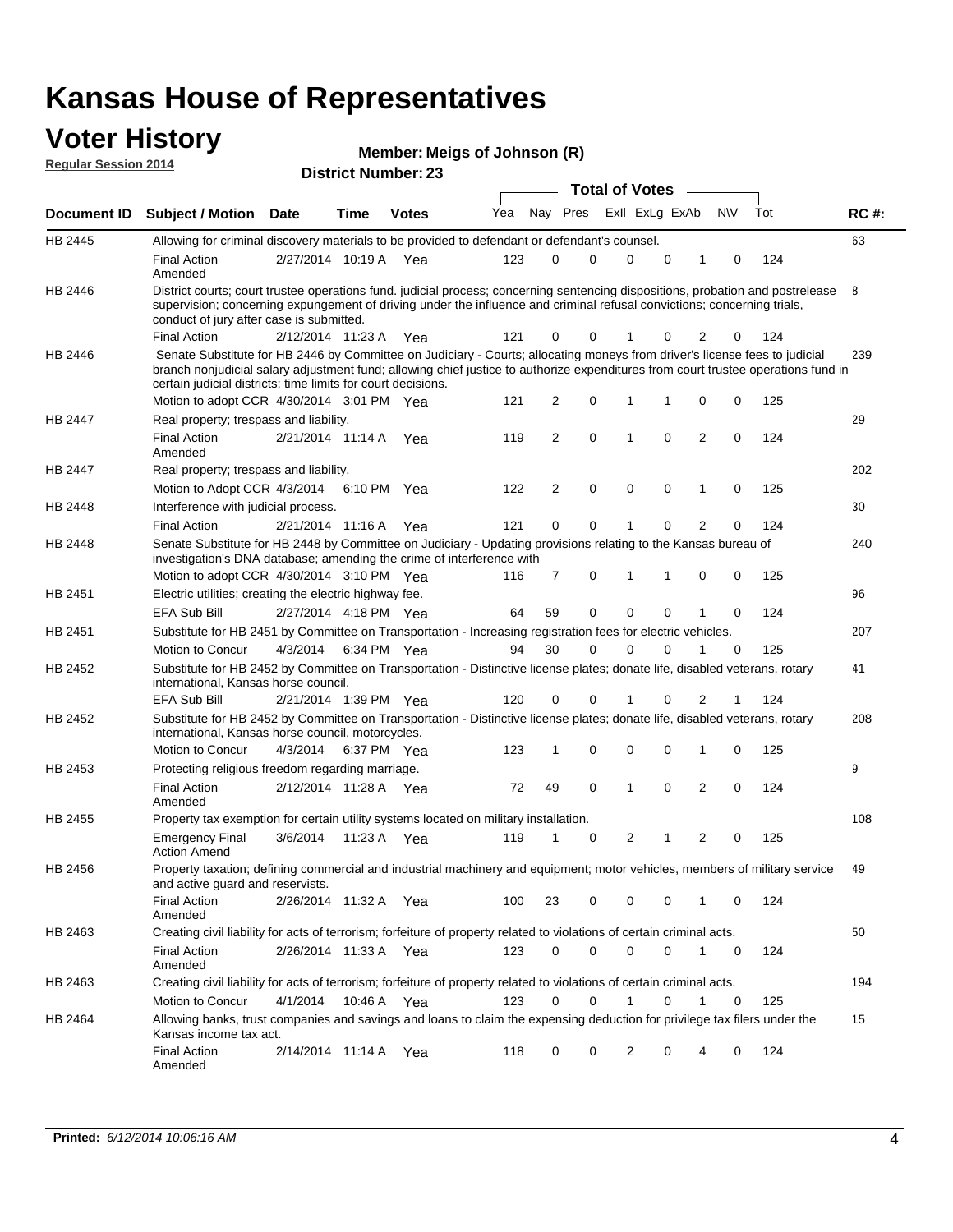### **Voter History**

**Regular Session 2014**

#### **Member: Meigs of Johnson (R)**

|                                                                                                                                                                                                                                        |                                                                                                                                                                             |                        |             |              |     |                |          | <b>Total of Votes</b> |              |                |                |              |     |             |
|----------------------------------------------------------------------------------------------------------------------------------------------------------------------------------------------------------------------------------------|-----------------------------------------------------------------------------------------------------------------------------------------------------------------------------|------------------------|-------------|--------------|-----|----------------|----------|-----------------------|--------------|----------------|----------------|--------------|-----|-------------|
|                                                                                                                                                                                                                                        | <b>Subject / Motion Date</b>                                                                                                                                                |                        | Time        | <b>Votes</b> | Yea |                | Nay Pres |                       |              | Exll ExLg ExAb |                | <b>NV</b>    | Tot | <b>RC#:</b> |
| HB 2466                                                                                                                                                                                                                                | Relating to administrative procedure; judicial review.                                                                                                                      |                        |             |              |     |                |          |                       |              |                |                |              |     | 37          |
|                                                                                                                                                                                                                                        | <b>Emergency Final</b><br><b>Action Amend</b>                                                                                                                               | 2/21/2014 1:33 PM Yea  |             |              | 118 | 2              | 0        |                       | 1            | 0              | 2              | 1            | 124 |             |
| <b>Document ID</b><br>HB 2470<br>HB 2475<br><b>HB 2478</b><br>HB 2479<br>HB 2479<br>HB 2480<br>HB 2480<br>HB 2482<br>HB 2482<br>HB 2487<br>HB 2487<br>HB 2488<br><b>HB 2488</b><br>HB 2489<br>HB 2490<br>HB 2490<br>HB 2491<br>HB 2491 | Purchasing authority for certain insurance by the state board of regents for state educational institutions.                                                                |                        |             |              |     |                |          |                       |              |                |                |              |     | 16          |
|                                                                                                                                                                                                                                        | <b>Final Action</b>                                                                                                                                                         | 2/17/2014 11:20 A Yea  |             |              | 120 | 0              | 0        |                       | 3            | 0              | 1              | 0            | 124 |             |
|                                                                                                                                                                                                                                        | Personal financial literacy program as a requirement for high school graduation.                                                                                            |                        |             |              |     |                |          |                       |              |                |                |              |     | 126         |
|                                                                                                                                                                                                                                        | <b>Final Action</b><br>Amended                                                                                                                                              | 3/19/2014 11:22 A Yea  |             |              | 110 | 12             | 0        |                       | 0            | 1              | 2              | $\mathbf 0$  | 125 |             |
|                                                                                                                                                                                                                                        | Venue for crimes committed with an electronic device.                                                                                                                       |                        |             |              |     |                |          |                       |              |                |                |              |     | 51          |
|                                                                                                                                                                                                                                        | <b>Final Action</b>                                                                                                                                                         | 2/26/2014 11:34 A      |             | Yea          | 123 | 0              | 0        |                       | $\Omega$     | 0              | 1              | 0            | 124 |             |
|                                                                                                                                                                                                                                        | Removing 2015 sunset provision from law requiring ignition interlock device after first test failure or alcohol or drug-related<br>conviction.                              |                        |             |              |     |                |          |                       |              |                |                |              |     | 115         |
|                                                                                                                                                                                                                                        | <b>Final Action</b><br>Amended                                                                                                                                              | 3/14/2014 11:14 A ExAb |             |              | 117 | 0              | 0        |                       | 2            | 1              | 4              | 1            | 125 |             |
|                                                                                                                                                                                                                                        | Removing 2015 sunset provision from law requiring ignition interlock device after first test failure or alcohol or drug-related<br>conviction.                              |                        |             |              |     |                |          |                       |              |                |                |              |     | 210         |
|                                                                                                                                                                                                                                        | Motion to Concur                                                                                                                                                            | 4/3/2014               |             | 6:47 PM Yea  | 122 | 2              | 0        |                       | 0            | 0              | 1              | 0            | 125 |             |
|                                                                                                                                                                                                                                        | Repealing the review of TeleKansas I.                                                                                                                                       |                        |             |              |     |                |          |                       |              |                |                |              |     | 64          |
|                                                                                                                                                                                                                                        | <b>Final Action</b><br>Amended                                                                                                                                              | 2/27/2014 10:20 A Yea  |             |              | 123 | 0              | 0        |                       | $\mathbf 0$  | 0              | 1              | 0            | 124 |             |
|                                                                                                                                                                                                                                        | Repealing the review of TeleKansas I.                                                                                                                                       |                        |             |              |     |                |          |                       |              |                |                |              |     | 250         |
|                                                                                                                                                                                                                                        | Motion to Concur                                                                                                                                                            | 5/1/2014               | 1:54 PM Yea |              | 123 | 1              | 0        |                       | 0            | 0              | 0              | $\mathbf{1}$ | 125 |             |
|                                                                                                                                                                                                                                        | Authority of state corporation commission to intervene in court proceedings.                                                                                                |                        |             |              |     |                |          |                       |              |                |                |              |     | 65          |
|                                                                                                                                                                                                                                        | <b>Final Action</b><br>Amended                                                                                                                                              | 2/27/2014 10:21 A      |             | Yea          | 121 | 2              | 0        |                       | 0            | 0              | 1              | 0            | 124 |             |
|                                                                                                                                                                                                                                        | Senate Substitute for HB 2482 by Committee on Utilities - Creating the energy efficiency investment act.                                                                    |                        |             |              |     |                |          |                       |              |                |                |              |     | 211         |
|                                                                                                                                                                                                                                        | Motion to Concur                                                                                                                                                            | 4/3/2014 7:02 PM Yea   |             |              | 99  | 25             | 0        |                       | 0            | 0              | 1              | 0            | 125 |             |
|                                                                                                                                                                                                                                        | Construction of electric transmission lines and certificates of public convenience and necessity.                                                                           |                        |             |              |     |                |          |                       |              |                |                |              |     | 66          |
|                                                                                                                                                                                                                                        | <b>Final Action</b><br>Amended                                                                                                                                              | 2/27/2014 10:22 A Yea  |             |              | 113 | 10             | 0        |                       | 0            | 0              | 1              | 0            | 124 |             |
|                                                                                                                                                                                                                                        | Relating to the powers and duties of the state corporation commission; construction of electric transmission lines and<br>certificates of public convenience and necessity. |                        |             |              |     |                |          |                       |              |                |                |              |     | 254         |
|                                                                                                                                                                                                                                        | Sub motion to concur 5/1/2014 4:36 PM Yea                                                                                                                                   |                        |             |              | 117 | 8              | 0        |                       | 0            | $\mathbf 0$    | 0              | 0            | 125 |             |
|                                                                                                                                                                                                                                        | Kansas electric transmission authority and the purpose and composition of the authority.                                                                                    |                        |             |              |     |                |          |                       |              |                |                |              |     | 10          |
|                                                                                                                                                                                                                                        | <b>Final Action</b><br>Amended                                                                                                                                              | 2/12/2014 11:30 A Yea  |             |              | 108 | 13             | 0        |                       | 1            | $\mathbf 0$    | 2              | $\mathbf 0$  | 124 |             |
|                                                                                                                                                                                                                                        | Kansas electric transmission authority and the purpose and composition of the authority.                                                                                    |                        |             |              |     |                |          |                       |              |                |                |              |     | 158         |
|                                                                                                                                                                                                                                        | Motion to Concur                                                                                                                                                            | 3/25/2014 10:43 A      |             | Yea          | 107 | 15             | 0        |                       | 1            | 0              | 2              | 0            | 125 |             |
|                                                                                                                                                                                                                                        | Legislative review of exceptions to disclosure of public records.                                                                                                           |                        |             |              |     |                |          |                       |              |                |                |              |     | 67          |
|                                                                                                                                                                                                                                        | <b>Final Action</b><br>Amended                                                                                                                                              | 2/27/2014 10:23 A Yea  |             |              | 122 | $\mathbf{1}$   |          | 0                     | 0            | 0              | 1              | 0            | 124 |             |
|                                                                                                                                                                                                                                        | Criminal procedure; conduct of jury after case is submitted.                                                                                                                |                        |             |              |     |                |          |                       |              |                |                |              |     | 31          |
|                                                                                                                                                                                                                                        | <b>Final Action</b><br>Amended                                                                                                                                              | 2/21/2014 11:17 A Yea  |             |              | 121 | 0              | 0        |                       | $\mathbf{1}$ | $\mathbf 0$    | $\overline{2}$ | 0            | 124 |             |
|                                                                                                                                                                                                                                        | Capital murder; attempt; murder in the first degree; sentencing.                                                                                                            |                        |             |              |     |                |          |                       |              |                |                |              |     | 241         |
|                                                                                                                                                                                                                                        | Motion to adopt CCR 4/30/2014 3:16 PM Yea                                                                                                                                   |                        |             |              | 123 | 0              | 0        |                       | $\mathbf{1}$ | 1              | 0              | 0            | 125 |             |
|                                                                                                                                                                                                                                        | Kansas tort claims act; attorney may appear in small claims action.                                                                                                         |                        |             |              |     |                |          |                       |              |                |                |              |     | 20          |
|                                                                                                                                                                                                                                        | <b>Final Action</b><br>Amended                                                                                                                                              | 2/19/2014 11:34 A Yea  |             |              | 120 | $\overline{2}$ | 0        |                       | 0            | 0              | 2              | 0            | 124 |             |
|                                                                                                                                                                                                                                        | Kansas tort claims act; attorney may appear in small claims action.                                                                                                         |                        |             |              |     |                |          |                       |              |                |                |              |     | 199         |
|                                                                                                                                                                                                                                        | Motion to Concur                                                                                                                                                            | 4/2/2014               |             | 10:40 A Yea  | 121 | $\overline{2}$ |          | 0                     | 0            | 0              | $\overline{2}$ | 0            | 125 |             |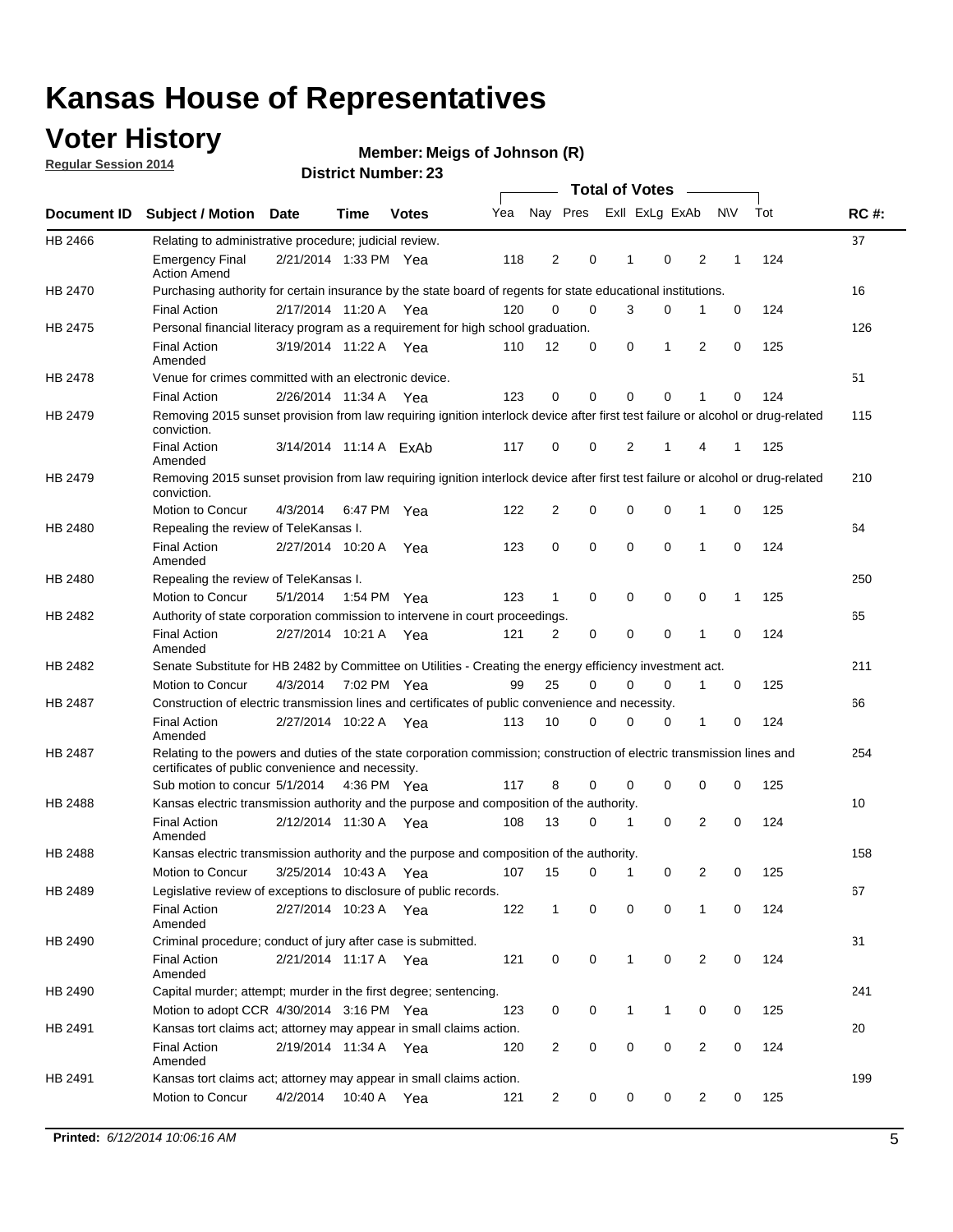### **Voter History**

**Regular Session 2014**

#### **Member: Meigs of Johnson (R)**

|                    | <b>Total of Votes</b>                                                                                                                                                                                                                                  |                       |             |              |     |          |          |                |              |                |              |     |              |
|--------------------|--------------------------------------------------------------------------------------------------------------------------------------------------------------------------------------------------------------------------------------------------------|-----------------------|-------------|--------------|-----|----------|----------|----------------|--------------|----------------|--------------|-----|--------------|
| <b>Document ID</b> | <b>Subject / Motion Date</b>                                                                                                                                                                                                                           |                       | Time        | <b>Votes</b> | Yea | Nay Pres |          | Exll ExLg ExAb |              |                | <b>NV</b>    | Tot | <b>RC#:</b>  |
| HB 2493            | Relating to surety regulation, appearance bonds and unlawful sexual relations.                                                                                                                                                                         |                       |             |              |     |          |          |                |              |                |              |     | 23           |
|                    | <b>Final Action</b><br>Amended                                                                                                                                                                                                                         | 2/20/2014 11:14 A     |             | Yea          | 113 | 10       | 0        | 0              | $\mathbf 0$  | 0              | $\mathbf 1$  | 124 |              |
| HB 2495            | Concerning sentencing dispositions, probation and postrelease supervision.                                                                                                                                                                             |                       |             |              |     |          |          |                |              |                |              |     | 24           |
|                    | <b>Final Action</b><br>Amended                                                                                                                                                                                                                         | 2/20/2014 11:17 A Yea |             |              | 122 | 1        | 0        | 0              | $\mathbf 0$  | $\mathbf 0$    | -1           | 124 |              |
| HB 2501            | Human trafficking and related crimes; penalties for buying sexual relations; records and reporting by courts; staff secure facility 25<br>requirements.                                                                                                |                       |             |              |     |          |          |                |              |                |              |     |              |
|                    | <b>Final Action</b><br>Amended                                                                                                                                                                                                                         | 2/20/2014 11:18 A Yea |             |              | 123 | $\Omega$ | 0        | 0              | $\Omega$     | $\mathbf 0$    | 1            | 124 |              |
| HB 2502            | Allowing victim notification on status change of person confined.                                                                                                                                                                                      |                       |             |              |     |          |          |                |              |                |              |     | 26           |
|                    | <b>Final Action</b>                                                                                                                                                                                                                                    | 2/20/2014 11:20 A Yea |             |              | 123 | $\Omega$ | 0        | $\mathbf{0}$   | $\Omega$     | $\Omega$       |              | 124 |              |
| HB 2503            | Substitute for HB 2503 by Committee on Federal and State Affairs -- Carrying of concealed handguns by law enforcement<br>officers.                                                                                                                     |                       |             |              |     |          |          |                |              |                |              |     | 230          |
|                    | Final Action Sub Bill 4/5/2014                                                                                                                                                                                                                         |                       | 10:22 A     | Yea          | 119 |          | 0        | 0              | 0            | 4              |              | 125 |              |
| HB 2504            | Repealing outdated provisions relating to the purchase of certain real estate by the department of corrections.                                                                                                                                        |                       |             |              |     |          |          |                |              |                |              |     | 18           |
|                    | <b>Final Action</b>                                                                                                                                                                                                                                    | 2/19/2014 11:31 A Yea |             |              | 122 | $\Omega$ | $\Omega$ | 0              | $\mathbf{0}$ | $\overline{2}$ | 0            | 124 |              |
| HB 2506            | Repealing K.S.A. 72-60b03, the effective date of the midwestern higher education compact act.                                                                                                                                                          |                       |             |              |     |          |          |                |              |                |              |     | 52           |
|                    | <b>Final Action</b>                                                                                                                                                                                                                                    | 2/26/2014 11:35 A Yea |             |              | 122 |          | $\Omega$ | 0              | 0            | 1              | 0            | 124 |              |
| HB 2506            | Senate Substitute for HB 2506 by Committee on Ways and Means - Education; appropriations for FY 2014 and FY 2015 for<br>various state agencies; amendments concerning postsecondary education; amendments to provisions relating to school<br>finance. |                       |             |              |     |          |          |                |              |                |              |     | 238          |
|                    | Motion to Adopt CCR 4/6/2014                                                                                                                                                                                                                           |                       | 9:45 PM Yea |              | 63  | 57       | 0        | 0              | 0            | 4              | -1           | 125 |              |
| HB 2509            | Emergency medical services amendments.                                                                                                                                                                                                                 |                       |             |              |     |          |          |                |              |                |              |     | 101          |
|                    | Emergency Final<br><b>Action Amend</b>                                                                                                                                                                                                                 | 2/27/2014 4:24 PM Yea |             |              | 123 | 0        | 0        | $\mathbf 0$    | 0            | 1              | 0            | 124 |              |
| HB 2510            | Pharmacists and pharmacies; pharmacy technicians; registration and grounds for denial of registration.                                                                                                                                                 |                       |             |              |     |          |          |                |              |                |              |     | 84           |
|                    | <b>Emergency Final</b><br>Action                                                                                                                                                                                                                       | 2/27/2014 4:01 PM Yea |             |              | 71  | 52       | 0        | 0              | 0            | 1              | 0            | 124 |              |
| HB 2511            | Liability for property tax on personal property; sale or abandonment of personal property.                                                                                                                                                             |                       |             |              |     |          |          |                |              |                |              |     | 27           |
|                    | <b>Final Action</b>                                                                                                                                                                                                                                    | 2/20/2014 11:21 A     |             | Yea          | 123 | $\Omega$ | $\Omega$ | 0              | 0            | 1              | 0            | 124 |              |
| HB 2514            | Exemption for Federal Home Loan Bank in certain insolvency proceedings involving insurance companies.                                                                                                                                                  |                       |             |              |     |          |          |                |              |                |              |     | $\mathbf{2}$ |
|                    | <b>Final Action</b>                                                                                                                                                                                                                                    | 2/10/2014 11:08 A     |             | Yea          | 118 | $\Omega$ | $\Omega$ | 3              | 1            | 2              | $\mathbf 0$  | 124 |              |
| HB 2515            | Insurance; confidentiality of work papers from analysis of analysis of financial regulation or market regulation of insurance<br>company or affiliates.                                                                                                |                       |             |              |     |          |          |                |              |                |              |     | 82           |
|                    | <b>Emergency Final</b><br>Action                                                                                                                                                                                                                       | 2/27/2014 3:58 PM Yea |             |              | 123 | 0        | 0        | 0              | 0            | 1              | 0            | 124 |              |
| HB 2515            | Updating statutory references and making corresponding changes due to Executive Reorganization Order No. 41.                                                                                                                                           |                       |             |              |     |          |          |                |              |                |              |     | 269          |
|                    | Motion to Adopt CCR 5/2/2014 3:31 PM Yea                                                                                                                                                                                                               |                       |             |              | 118 | 4        | 0        | 0              | $\mathbf{1}$ | $\mathbf{1}$   | $\mathbf{1}$ | 125 |              |
| HB 2516            | Amendments relating to health care provider liability insurance and to companies organized to provide such insurance.                                                                                                                                  |                       |             |              |     |          |          |                |              |                |              |     | 3            |
|                    | <b>Final Action</b><br>Amended                                                                                                                                                                                                                         | 2/10/2014 11:10 A Yea |             |              | 118 | 0        | 0        | 3              | 1            | 2              | 0            | 124 |              |
| HB 2516            | Amendments relating to health care provider liability insurance and to companies organized to provide such insurance.                                                                                                                                  |                       |             |              |     |          |          |                |              |                |              |     | 191          |
|                    | Motion to Concur                                                                                                                                                                                                                                       | 3/31/2014 11:40 A Yea |             |              | 121 | 0        | 0        | 1              | 0            | 2              | $\mathbf{1}$ | 125 |              |
| HB 2518            | Relating to ballot language statements.                                                                                                                                                                                                                |                       |             |              |     |          |          |                |              |                |              |     | 40           |
|                    | Emergency Final<br><b>Action Amend</b>                                                                                                                                                                                                                 | 2/21/2014 1:37 PM Yea |             |              | 116 | 4        | 0        | 1              | 0            | 2              | 1            | 124 |              |
| HB 2525            | Kansas money transmitter act concerning change of controlling interest and notification.                                                                                                                                                               |                       |             |              |     |          |          |                |              |                |              |     | 32           |
|                    | <b>Final Action</b>                                                                                                                                                                                                                                    | 2/21/2014 11:18 A Yea |             |              | 105 | 16       | 0        | $\mathbf{1}$   | 0            | 2              | 0            | 124 |              |
| HB 2525            | Kansas money transmitter act concerning change of controlling interest and notification.                                                                                                                                                               |                       |             |              |     |          |          |                |              |                |              |     | 252          |
|                    | Motion to Concur                                                                                                                                                                                                                                       | 5/1/2014              |             | 1:59 PM Yea  | 112 | 13       | 0        | 0              | 0            | 0              | 0            | 125 |              |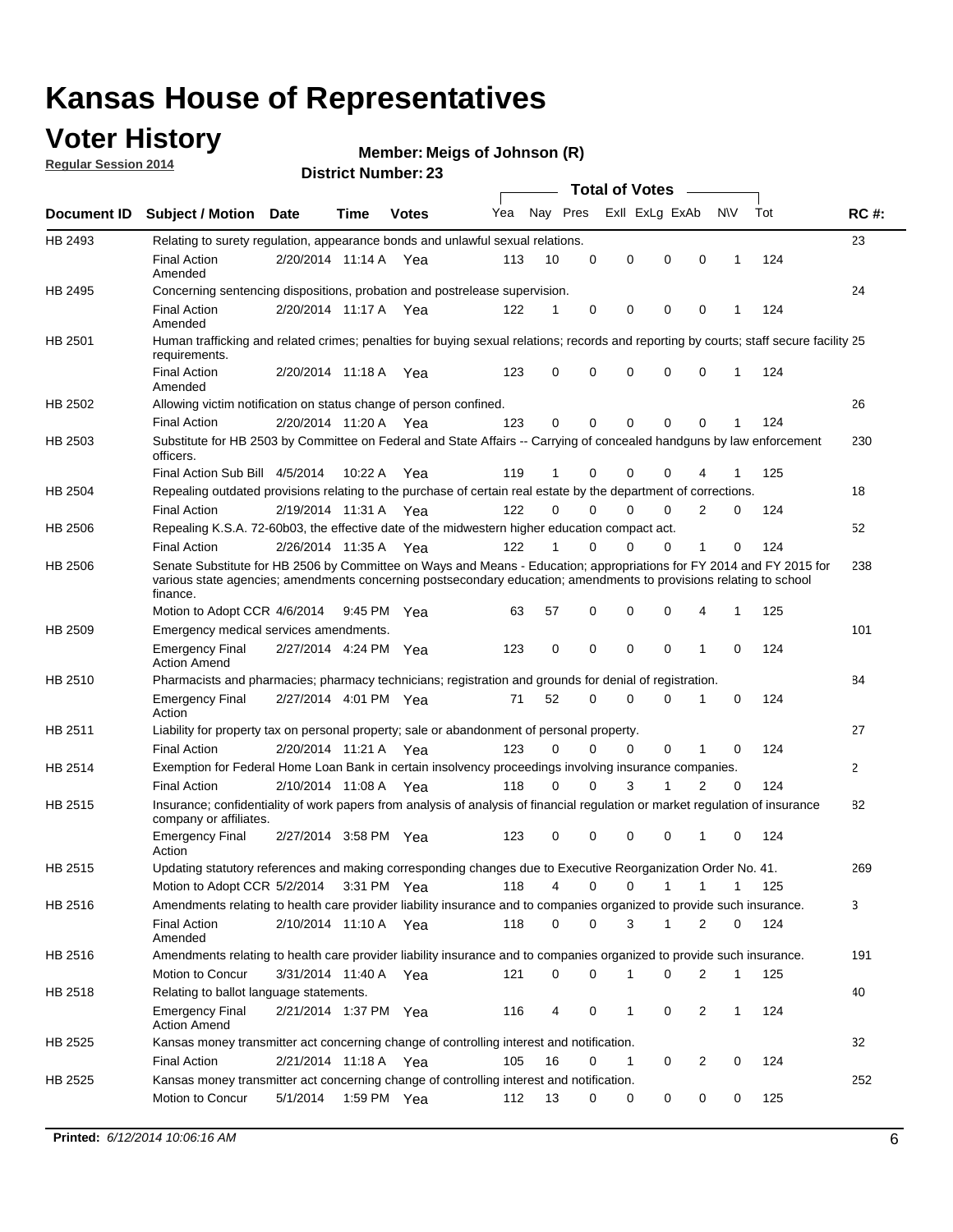#### **Voter History Regular Session 2014**

|                |                                                                                                                                                                                                                                                                                                                                           |                       |             |              | <b>Total of Votes</b> |    |             |              |                |                |   |     |             |
|----------------|-------------------------------------------------------------------------------------------------------------------------------------------------------------------------------------------------------------------------------------------------------------------------------------------------------------------------------------------|-----------------------|-------------|--------------|-----------------------|----|-------------|--------------|----------------|----------------|---|-----|-------------|
| Document ID    | <b>Subject / Motion Date</b>                                                                                                                                                                                                                                                                                                              |                       | Time        | <b>Votes</b> | Yea                   |    | Nay Pres    |              | Exll ExLg ExAb | N\V            |   | Tot | <b>RC#:</b> |
| HB 2533        | Changing interest credit amounts, member distributions upon termination or death and retirement annuities under the KPERS 42<br>Act of 2015.                                                                                                                                                                                              |                       |             |              |                       |    |             |              |                |                |   |     |             |
|                | <b>Emergency Final</b><br><b>Action Amend</b>                                                                                                                                                                                                                                                                                             | 2/21/2014 1:40 PM Yea |             |              | 94                    | 26 | 0           | $\mathbf{1}$ | 0              | 2              | 1 | 124 |             |
| HB 2537        | Eliminating font size and type requirement for disclosure statements contained in insurance contracts and explanatory<br>materials printed in any language other than English.                                                                                                                                                            |                       |             |              |                       |    |             |              |                |                |   |     | 81          |
|                | <b>Emergency Final</b><br>Action                                                                                                                                                                                                                                                                                                          | 2/27/2014 3:56 PM Yea |             |              | 119                   | 4  | 0           | 0            | 0              | 1              | 0 | 124 |             |
| HB 2537        | Insurance; eliminating font and type requirements for certain non-English insurance documents; confidentiality of certain<br>documents; continuation of health insurance for spouse and children of certain emergency personnel and employees of the<br>department of corrections; purchase of certain insurance by the state fair board. |                       |             |              |                       |    |             |              |                |                |   |     | 249         |
|                | Motion to adopt CCR 4/30/2014 3:58 PM Yea                                                                                                                                                                                                                                                                                                 |                       |             |              | 122                   | 0  | 0           | 1            | -1             | 0              | 1 | 125 |             |
| HB 2538        | Giving landowner right of first refusal for antlers of deer illegally shot on landowner's property.                                                                                                                                                                                                                                       |                       |             |              |                       |    |             |              |                |                |   |     | 102         |
|                | <b>Emergency Final</b><br><b>Action Amend</b>                                                                                                                                                                                                                                                                                             | 2/27/2014 4:26 PM Yea |             |              | 106                   | 17 | 0           | 0            | 0              | 1              | 0 | 124 |             |
| HB 2541        | Substitute for HB2541 by Committee on Local Government—plastic bottles and containers; labeling; solid waste landfill<br>restrictions.                                                                                                                                                                                                    |                       |             |              |                       |    |             |              |                |                |   |     | 121         |
|                | Final Action Sub Bill 3/17/2014 11:21 A Yea                                                                                                                                                                                                                                                                                               |                       |             |              | 102                   | 21 | 0           | $\mathbf 0$  | 0              | 2              | 0 | 125 |             |
| HB 2542        | Property tax exemption for amateur-built aircraft.<br><b>Final Action</b>                                                                                                                                                                                                                                                                 | 3/13/2014 11:22 A Yea |             |              | 116                   | 4  | 0           | $\mathbf{1}$ | 1              | 2              | 1 | 125 | 112         |
| HB 2544        | Amended<br>Authorizing postsecondary educational institutions to enter into the state authorization reciprocity agreement to provide<br>distance education.                                                                                                                                                                               |                       |             |              |                       |    |             |              |                |                |   |     | 17          |
|                | <b>Final Action</b>                                                                                                                                                                                                                                                                                                                       | 2/17/2014 11:21 A Yea |             |              | 120                   | 0  | 0           | 3            | 0              | 1              | 0 | 124 |             |
| HB 2545        | Extending sunset date on certain agriculture fees from July 1, 2015, to July 1, 2019.                                                                                                                                                                                                                                                     |                       |             |              |                       |    |             |              |                |                |   |     | 68          |
|                | <b>Final Action</b><br>Amended                                                                                                                                                                                                                                                                                                            | 2/27/2014 10:25 A Yea |             |              | 99                    | 24 | 0           | $\mathbf 0$  | $\Omega$       | 1              | 0 | 124 |             |
| <b>HB 2547</b> | Changing the map copy requirement in mining permit application.                                                                                                                                                                                                                                                                           |                       |             |              |                       |    |             |              |                |                |   |     | 53          |
|                | <b>Final Action</b>                                                                                                                                                                                                                                                                                                                       | 2/26/2014 11:36 A     |             | Yea          | 123                   | 0  | 0           | 0            | 0              | 1              | 0 | 124 |             |
| HB 2548        | Creating the water program management fund and transferring the air quality fee fund.                                                                                                                                                                                                                                                     |                       |             |              |                       |    |             |              |                |                |   |     | 46          |
|                | <b>Emergency Final</b><br>Action                                                                                                                                                                                                                                                                                                          | 2/21/2014 1:46 PM Yea |             |              | 119                   | 1  | 0           | 1            | 0              | 2              | 1 | 124 |             |
| HB 2549        | Allowing burial of hazardous waste on-site.                                                                                                                                                                                                                                                                                               |                       |             |              |                       |    |             |              |                |                |   |     | 54          |
|                | <b>Final Action</b>                                                                                                                                                                                                                                                                                                                       | 2/26/2014 11:38 A     |             | Yea          | 123                   | 0  | $\mathbf 0$ | 0            | 0              | 1              | 0 | 124 |             |
| HB 2550        | Repeal of the atmospheric mercury deposition monitoring network.                                                                                                                                                                                                                                                                          |                       |             |              |                       |    |             |              |                |                |   |     | 33          |
|                | <b>Final Action</b>                                                                                                                                                                                                                                                                                                                       | 2/21/2014 11:20 A Yea |             |              | 92                    | 29 | 0           | 1            | 0              | 2              | 0 | 124 |             |
| HB 2551        | Repealing regulation of PCB disposal facilities.                                                                                                                                                                                                                                                                                          |                       |             |              |                       |    |             |              |                |                |   |     | 47          |
|                | <b>Emergency Final</b><br>Action Amend                                                                                                                                                                                                                                                                                                    | 2/21/2014 1:47 PM Yea |             |              | 100                   | 20 | 0           | 1            | 0              | $\overline{2}$ | 1 | 124 |             |
| HB 2551        | Repealing the regulation of PCB disposal facilities; making changes to the atmospheric mercury deposition monitoring network 271<br>and the disposal of plastic bottles, containers and solid waste.                                                                                                                                      |                       |             |              |                       |    |             |              |                |                |   |     |             |
|                | Motion to Adopt CCR 5/2/2014 3:45 PM Yea                                                                                                                                                                                                                                                                                                  |                       |             |              | 105                   | 17 | 0           | 0            | 1              | 1              | 1 | 125 |             |
| HB 2552        | Managed care organizations, prompt payment.                                                                                                                                                                                                                                                                                               |                       |             |              |                       |    |             |              |                |                |   |     | 69          |
|                | <b>Final Action</b><br>Amended                                                                                                                                                                                                                                                                                                            | 2/27/2014 10:26 A Yea |             |              | 123                   | 0  | 0           | 0            | 0              | 1              | 0 | 124 |             |
| HB 2552        | Kansas medical assistance program; managed care organizations; consent for expansion of certain medicaid services.                                                                                                                                                                                                                        |                       |             |              |                       |    |             |              |                |                |   |     | 225         |
|                | Motion to Concur                                                                                                                                                                                                                                                                                                                          | 4/4/2014              | 6:13 PM Yea |              | 68                    | 54 | 0           | 0            | 1              | 2              | 0 | 125 |             |
| HB 2553        | Health care compact.                                                                                                                                                                                                                                                                                                                      |                       |             |              |                       |    |             |              |                |                |   |     | 141         |
|                | <b>Final Action</b>                                                                                                                                                                                                                                                                                                                       | 3/24/2014 10:15 A Yea |             |              | 74                    | 48 | 0           | 0            | 0              | 3              | 0 | 125 |             |
| HB 2555        | Release of information in support of arrest warrants and search warrants.                                                                                                                                                                                                                                                                 |                       |             |              |                       |    |             |              |                |                |   |     | 86          |
|                | <b>Emergency Final</b><br><b>Action Amend</b>                                                                                                                                                                                                                                                                                             | 2/27/2014 4:04 PM Yea |             |              | 113                   | 10 | 0           | 0            | 0              | $\mathbf{1}$   | 0 | 124 |             |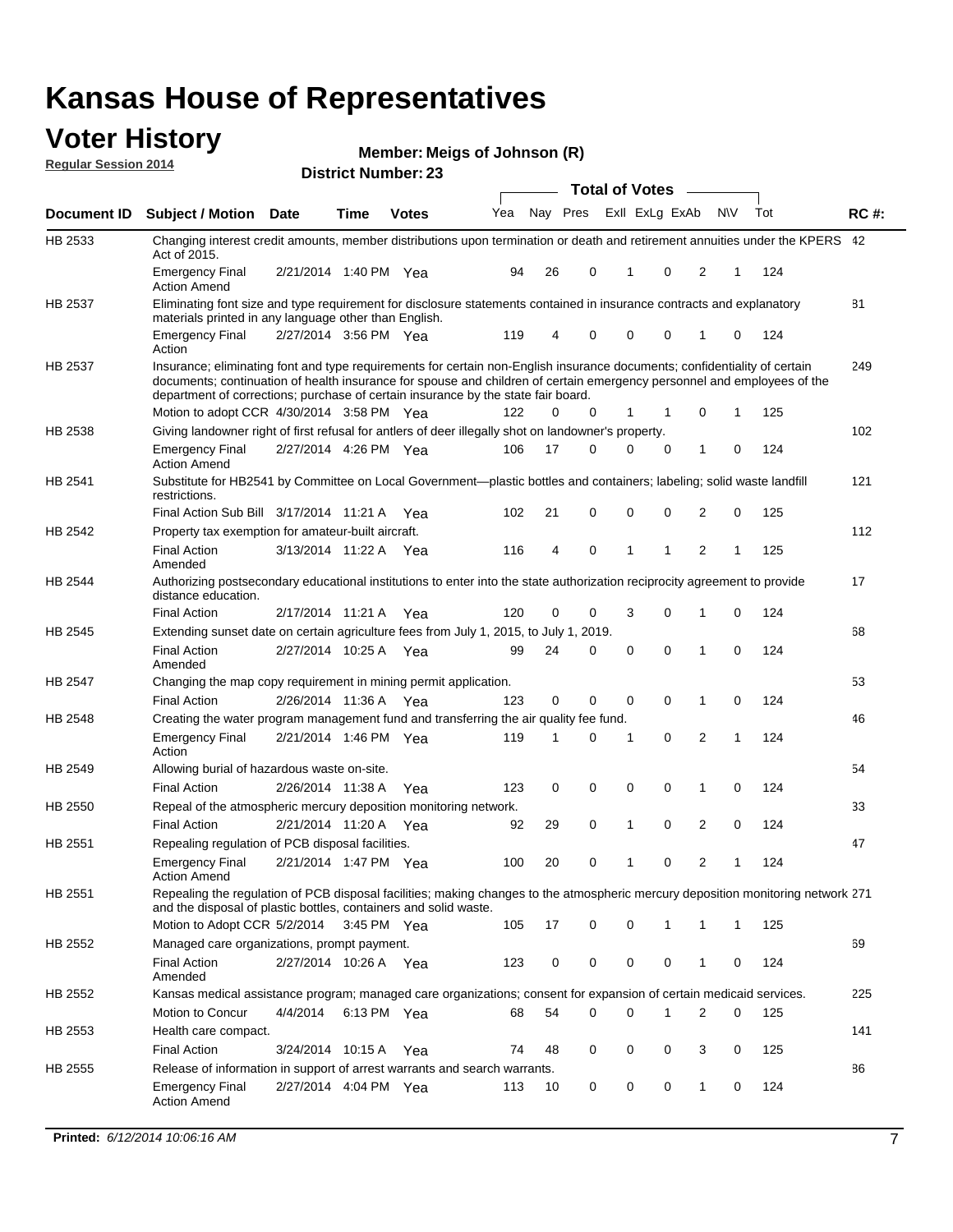### **Voter History**

**Regular Session 2014**

#### **Member: Meigs of Johnson (R)**

|                |                                                                                                                                                                                                                                                                                                                                                           |                       |             |              |     |          |   | <b>Total of Votes</b> |             |             |             |     |             |
|----------------|-----------------------------------------------------------------------------------------------------------------------------------------------------------------------------------------------------------------------------------------------------------------------------------------------------------------------------------------------------------|-----------------------|-------------|--------------|-----|----------|---|-----------------------|-------------|-------------|-------------|-----|-------------|
|                | Document ID Subject / Motion Date                                                                                                                                                                                                                                                                                                                         |                       | Time        | <b>Votes</b> | Yea | Nay Pres |   | Exll ExLg ExAb        |             |             | <b>NV</b>   | Tot | <b>RC#:</b> |
| <b>HB 2557</b> | Changing penalties for certain taxpayers who file incorrect returns under Kansas income tax act.                                                                                                                                                                                                                                                          |                       |             |              |     |          |   |                       |             |             |             |     | 21          |
|                | <b>Final Action</b><br>Amended                                                                                                                                                                                                                                                                                                                            | 2/19/2014 11:35 A     |             | Yea          | 122 | 0        | 0 | 0                     | 0           | 2           | $\mathbf 0$ | 124 |             |
| HB 2561        | Licensure of pharmacists and registration of pharmacy interns by board of pharmacy.                                                                                                                                                                                                                                                                       |                       |             |              |     |          |   |                       |             |             |             |     | 55          |
|                | <b>Final Action</b>                                                                                                                                                                                                                                                                                                                                       | 2/26/2014 11:39 A Yea |             |              | 105 | 18       | 0 | 0                     | 0           | 1           | 0           | 124 |             |
| HB 2564        | Requiring 60-day wait before re-employment for retirement benefit eligibility.                                                                                                                                                                                                                                                                            |                       |             |              |     |          |   |                       |             |             |             |     | 43          |
|                | <b>Emergency Final</b><br>Action                                                                                                                                                                                                                                                                                                                          | 2/21/2014 1:41 PM Yea |             |              | 120 | 0        | 0 | 1                     | 0           | 2           | 1           | 124 |             |
| HB 2566        | Requiring court fee for forensic audio and video examination services.                                                                                                                                                                                                                                                                                    |                       |             |              |     |          |   |                       |             |             |             |     | 93          |
|                | <b>Emergency Final</b><br>Action                                                                                                                                                                                                                                                                                                                          | 2/27/2014 4:12 PM Yea |             |              | 123 | 0        | 0 | 0                     | $\mathbf 0$ | $\mathbf 1$ | 0           | 124 |             |
| HB 2568        | Domestic relations; Kansas family law code; child support guidelines.                                                                                                                                                                                                                                                                                     |                       |             |              |     |          |   |                       |             |             |             |     | 70          |
|                | <b>Final Action</b><br>Amended                                                                                                                                                                                                                                                                                                                            | 2/27/2014 10:27 A     |             | Yea          | 123 | 0        | 0 | 0                     | $\mathbf 0$ | 1           | 0           | 124 |             |
| HB 2568        | Domestic relations; Kansas family law code; child support guidelines.                                                                                                                                                                                                                                                                                     |                       |             |              |     |          |   |                       |             |             |             |     | 268         |
|                | Motion to adopt CCR 5/2/2014                                                                                                                                                                                                                                                                                                                              |                       | 3:28 PM Yea |              | 123 | 0        | 0 | 0                     | 1           | 1           | $\mathbf 0$ | 125 |             |
| HB 2576        | Employment security law; creation of "new employer rate."                                                                                                                                                                                                                                                                                                 |                       |             |              |     |          |   |                       |             |             |             |     | 71          |
|                | <b>Final Action</b><br>Amended                                                                                                                                                                                                                                                                                                                            | 2/27/2014 10:28 A Yea |             |              | 123 | 0        | 0 | 0                     | 0           | 1           | 0           | 124 |             |
| HB 2576        | Employment security law; creation of "new employer rate."                                                                                                                                                                                                                                                                                                 |                       |             |              |     |          |   |                       |             |             |             |     | 159         |
|                | Motion to Concur                                                                                                                                                                                                                                                                                                                                          | 3/25/2014 10:47 A     |             | Yea          | 122 | 0        | 0 | 1                     | 0           | 2           | 0           | 125 |             |
| HB 2577        | Allowing parents to remain anonymous when surrendering an infant under the newborn protection act.                                                                                                                                                                                                                                                        |                       |             |              |     |          |   |                       |             |             |             |     | 56          |
|                | <b>Final Action</b><br>Amended                                                                                                                                                                                                                                                                                                                            | 2/26/2014 11:41 A Yea |             |              | 123 | $\Omega$ | 0 | 0                     | $\Omega$    | 1           | 0           | 124 |             |
| HB 2577        | Allowing parents to remain anonymous when surrendering an infant under the newborn protection act.                                                                                                                                                                                                                                                        |                       |             |              |     |          |   |                       |             |             |             |     | 220         |
|                | Motion to Concur                                                                                                                                                                                                                                                                                                                                          | 4/4/2014              | 11:45 A     | Yea          | 121 | $\Omega$ | 0 | 1                     | 1           | 1           | 1           | 125 |             |
| HB 2578        | Certification by chief law enforcement officer for transfer of a firearm when required by federal law.                                                                                                                                                                                                                                                    |                       |             |              |     |          |   |                       |             |             |             |     | 122         |
|                | <b>Final Action</b><br>Amended                                                                                                                                                                                                                                                                                                                            | 3/17/2014 11:22 A     |             | Yea          | 123 | 0        | 0 | 0                     | 0           | 2           | 0           | 125 |             |
| HB 2578        | Regulating the possession of weapons.                                                                                                                                                                                                                                                                                                                     |                       |             |              |     |          |   |                       |             |             |             |     | 235         |
|                | Motion to Adopt CCR 4/5/2014 4:40 PM Yea                                                                                                                                                                                                                                                                                                                  |                       |             |              | 102 | 19       | 0 | 0                     | 0           | 4           | 0           | 125 |             |
| HB 2580        | Specifying the duties of the state fire marshal relating to regional emergency response teams for hazardous materials and<br>search and rescue incidents.                                                                                                                                                                                                 |                       |             |              |     |          |   |                       |             |             |             |     | 72          |
|                | <b>Final Action</b><br>Amended                                                                                                                                                                                                                                                                                                                            | 2/27/2014 10:29 A     |             | Yea          | 113 | 10       | 0 | 0                     | $\mathbf 0$ | 1           | 0           | 124 |             |
| HB 2580        | Kansas Real Estate Appraisal Board; licensee fingerprinting and criminal background checks.                                                                                                                                                                                                                                                               |                       |             |              |     |          |   |                       |             |             |             |     | 272         |
|                | Motion to adopt CCR 5/2/2014                                                                                                                                                                                                                                                                                                                              |                       |             | 3:49 PM Yea  | 115 | 7        | 0 | 0                     | 1           | 1           | 1           | 125 |             |
| HB 2582        | Creating an exemption from food establishment licensing for churches.                                                                                                                                                                                                                                                                                     |                       |             |              |     |          |   |                       |             |             |             |     | 57          |
|                | <b>Final Action</b>                                                                                                                                                                                                                                                                                                                                       | 2/26/2014 11:42 A Yea |             |              | 123 | 0        | 0 | 0                     | 0           |             | 0           | 124 |             |
| HB 2588        | Child in need of care; juvenile offenders; permanent custodians.                                                                                                                                                                                                                                                                                          |                       |             |              |     |          |   |                       |             |             |             |     | 94          |
|                | <b>Emergency Final</b><br><b>Action Amend</b>                                                                                                                                                                                                                                                                                                             | 2/27/2014 4:14 PM Yea |             |              | 123 | 0        | 0 | 0                     | 0           | 1           | 0           | 124 |             |
| HB 2588        | Senate Substitute for HB 2588 by Committee on Judiciary - Concerning children and minors; relating to children in need of<br>care; placement in juvenile detention facilities; permanent custodians; relating to juvenile offenders; alternative adjudication;<br>youth residential centers and services; risk assessment; sentencing; good time credits. |                       |             |              |     |          |   |                       |             |             |             |     | 244         |
|                | Motion to adopt CCR 4/30/2014 3:36 PM Yea                                                                                                                                                                                                                                                                                                                 |                       |             |              | 123 | 0        | 0 | 1                     | 1           | 0           | 0           | 125 |             |
| HB 2591        | Requiring certain audit reports to be filed electronically and to be filed only with the department of administration.                                                                                                                                                                                                                                    |                       |             |              |     |          |   |                       |             |             |             |     | 58          |
|                | <b>Final Action</b>                                                                                                                                                                                                                                                                                                                                       | 2/26/2014 11:43 A Yea |             |              | 123 | 0        | 0 | 0                     | 0           | 1           | 0           | 124 |             |
| HB 2595        | State fossils; the tylosaurus and the pteranodon.                                                                                                                                                                                                                                                                                                         |                       |             |              |     |          |   |                       |             |             |             |     | 73          |
|                | <b>Final Action</b><br>Amended                                                                                                                                                                                                                                                                                                                            | 2/27/2014 10:31 A Yea |             |              | 96  | 27       | 0 | 0                     | 0           | 1           | 0           | 124 |             |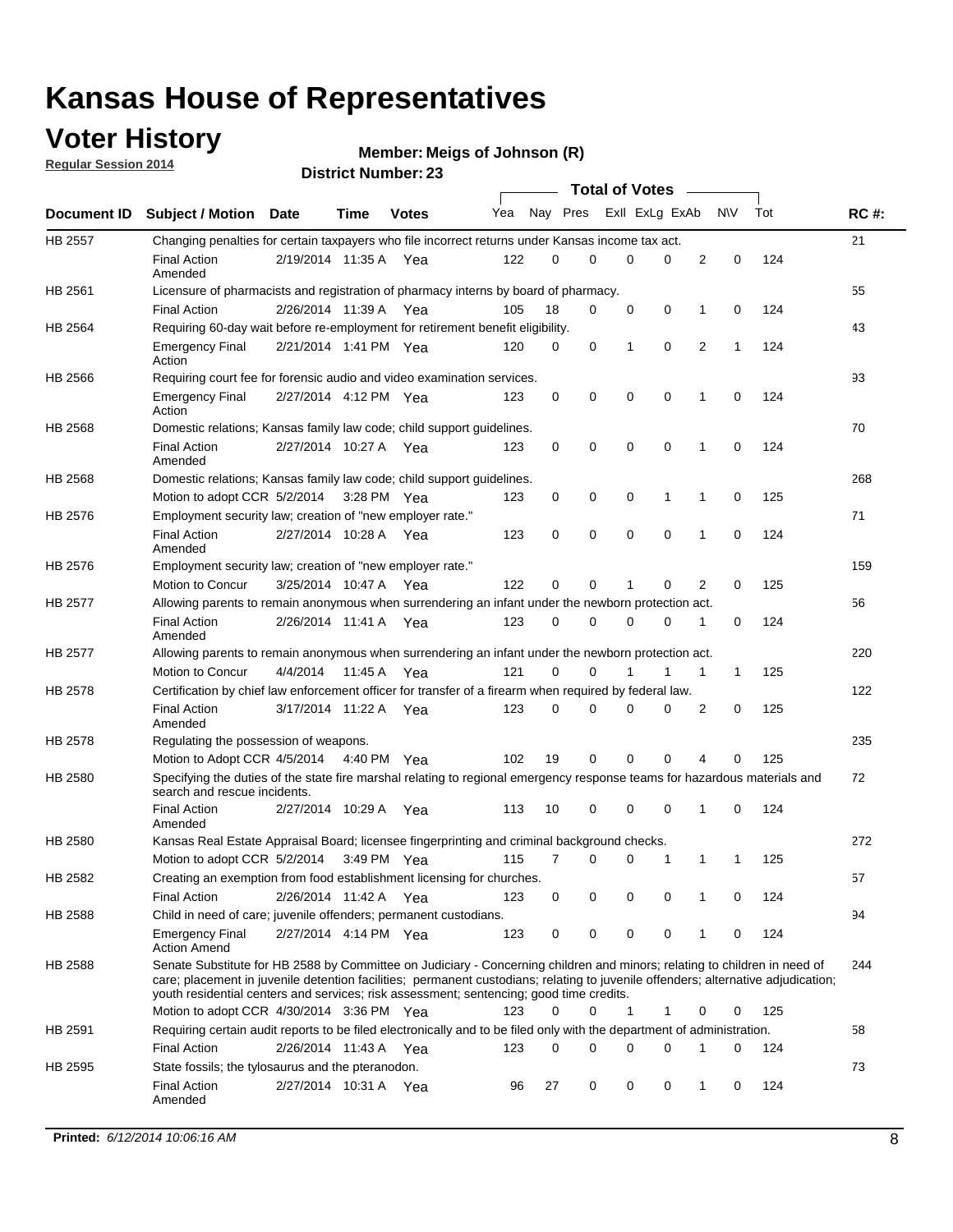### **Voter History**

**Regular Session 2014**

**Member: Meigs of Johnson (R)** 

| Document ID<br>HB 2596<br>HB 2596 | <b>Subject / Motion</b><br>Computation of retirement benefits when a state officer or employee is placed on furlough or has reduction in compensation.<br><b>Final Action</b><br>Computation of retirement benefits when a state officer or employee is placed on furlough or has reduction in | <b>Date</b>            | Time        | <b>Votes</b> | Yea |                | Nay Pres    | <b>Total of Votes</b> |             | Exll ExLg ExAb | <b>NV</b> |   |     |             |
|-----------------------------------|------------------------------------------------------------------------------------------------------------------------------------------------------------------------------------------------------------------------------------------------------------------------------------------------|------------------------|-------------|--------------|-----|----------------|-------------|-----------------------|-------------|----------------|-----------|---|-----|-------------|
|                                   |                                                                                                                                                                                                                                                                                                |                        |             |              |     |                |             |                       |             |                |           |   | Tot | <b>RC#:</b> |
|                                   |                                                                                                                                                                                                                                                                                                |                        |             |              |     |                |             |                       |             |                |           |   |     | 74          |
|                                   |                                                                                                                                                                                                                                                                                                | 2/27/2014 10:33 A      |             | Yea          | 123 | 0              | $\Omega$    |                       | 0           | $\Omega$       |           | 0 | 124 |             |
|                                   | compensation.                                                                                                                                                                                                                                                                                  |                        |             |              |     |                |             |                       |             |                |           |   |     | 246         |
|                                   | Motion to adopt CCR 4/30/2014 3:45 PM Yea                                                                                                                                                                                                                                                      |                        |             |              | 123 | 0              | 0           |                       | 1           | 1              | 0         | 0 | 125 |             |
| <b>HB 2597</b>                    | Municipal recycling services                                                                                                                                                                                                                                                                   |                        |             |              |     |                |             |                       |             |                |           |   |     | 97          |
|                                   | <b>Emergency Final</b><br><b>Action Amend</b>                                                                                                                                                                                                                                                  | 2/27/2014 4:20 PM Yea  |             |              | 105 | 18             | $\mathbf 0$ |                       | $\mathbf 0$ | $\mathbf 0$    | 1         | 0 | 124 |             |
| HB 2599                           | Authorizing the secretary of state to grant an easement to the unified government of Wyandotte county.                                                                                                                                                                                         |                        |             |              |     |                |             |                       |             |                |           |   |     | 22          |
|                                   | <b>Final Action</b>                                                                                                                                                                                                                                                                            | 2/19/2014 11:37 A      |             | Yea          | 120 | $\overline{2}$ | $\mathbf 0$ |                       | 0           | $\Omega$       | 2         | 0 | 124 |             |
| HB 2599                           | Authorizing the secretary of state to grant an easement to the unified government of Wyandotte county.                                                                                                                                                                                         |                        |             |              |     |                |             |                       |             |                |           |   |     | 118         |
|                                   | Motion to Concur                                                                                                                                                                                                                                                                               | 3/14/2014 11:25 A ExAb |             |              | 118 | $\Omega$       | 0           |                       | 2           | 1              | 4         | 0 | 125 |             |
| HB 2602                           | Increasing the percentage of unclassified employees allowed to be employed by KPERS from 25% to 50%.                                                                                                                                                                                           |                        |             |              |     |                |             |                       |             |                |           |   |     | 44          |
|                                   | <b>Emergency Final</b><br>Action                                                                                                                                                                                                                                                               | 2/21/2014 1:43 PM Yea  |             |              | 107 | 13             | 0           |                       | 1           | $\Omega$       | 2         | 1 | 124 |             |
| HB 2602                           | Increasing the percentage of unclassified employees allowed to be employed by KPERS from 25% to 50%.                                                                                                                                                                                           |                        |             |              |     |                |             |                       |             |                |           |   |     | 195         |
|                                   | Motion to Concur                                                                                                                                                                                                                                                                               | 4/1/2014               | 10:57 A Yea |              | 108 | 15             | 0           | 1                     |             | 0              | 1         | 0 | 125 |             |
| HB 2609                           | Practice of pharmacy; filling and refilling of prescriptions.                                                                                                                                                                                                                                  |                        |             |              |     |                |             |                       |             |                |           |   |     | 105         |
|                                   | <b>Emergency Final</b><br><b>Action Amend</b>                                                                                                                                                                                                                                                  | 2/27/2014 4:29 PM Yea  |             |              | 123 | 0              | $\mathbf 0$ |                       | $\mathbf 0$ | $\Omega$       | 1         | 0 | 124 |             |
| HB 2611                           | Conduct of dental offices.                                                                                                                                                                                                                                                                     |                        |             |              |     |                |             |                       |             |                |           |   |     | 83          |
|                                   | <b>Emergency Final</b><br>Action                                                                                                                                                                                                                                                               | 2/27/2014 3:59 PM Yea  |             |              | 123 | 0              | $\mathbf 0$ |                       | $\mathbf 0$ | $\mathbf 0$    | 1         | 0 | 124 |             |
| HB 2612                           | Relating to district judge and district magistrate judge vacancies.                                                                                                                                                                                                                            |                        |             |              |     |                |             |                       |             |                |           |   |     | 75          |
|                                   | <b>Final Action</b><br>Amended                                                                                                                                                                                                                                                                 | 2/27/2014 10:34 A      |             | Yea          | 106 | 17             | 0           |                       | $\mathbf 0$ | $\mathbf 0$    | 1         | 0 | 124 |             |
| HB 2613                           | Relating to the issuance of stillbirth and unborn child's death certificates.                                                                                                                                                                                                                  |                        |             |              |     |                |             |                       |             |                |           |   |     | 103         |
|                                   | <b>Emergency Final</b><br><b>Action Amend</b>                                                                                                                                                                                                                                                  | 2/27/2014 4:27 PM Yea  |             |              | 122 | 1              | 0           |                       | $\mathbf 0$ | $\Omega$       | 1         | 0 | 124 |             |
| HB 2615                           | Substitute for HB 2615 by Committee on Commerce, Labor and Economic Development - Workers compensation assigned<br>risk pool.                                                                                                                                                                  |                        |             |              |     |                |             |                       |             |                |           |   |     | 185         |
|                                   | EFA Sub Bill<br>Amended                                                                                                                                                                                                                                                                        | 3/26/2014 3:42 PM Yea  |             |              | 98  | 25             | 0           |                       | 1           | $\mathbf 0$    | 1         | 0 | 125 |             |
| HB 2616                           | Secretary of labor; explore agreement to allow state of Kansas to enforce OSHA standards.                                                                                                                                                                                                      |                        |             |              |     |                |             |                       |             |                |           |   |     | 92          |
|                                   | <b>Emergency Final</b><br>Action                                                                                                                                                                                                                                                               | 2/27/2014 4:11 PM Yea  |             |              | 93  | 30             | 0           |                       | 0           | 0              | 1         | 0 | 124 |             |
| HB 2616                           | Senate Substitute for HB 2616 by Committee on Commerce - Secretary of labor directed to study state enforcement of OSHA 261<br>standards.                                                                                                                                                      |                        |             |              |     |                |             |                       |             |                |           |   |     |             |
|                                   | Motion to Concur                                                                                                                                                                                                                                                                               | 5/2/2014               | 11:47 A Yea |              | 94  | 30             | 0           |                       | 0           | 1              | 0         | 0 | 125 |             |
| HB 2633                           | Substitute for HB 2633 by Committee on Corrections and Juvenile Justice - Juvenile offenders; youth residential centers and<br>services; risk assessment; raising the age for prosecution as an adult; sentencing; good time credits.                                                          |                        |             |              |     |                |             |                       |             |                |           |   |     | 106         |
|                                   | EFA Sub Bill<br>Amended                                                                                                                                                                                                                                                                        | 2/27/2014 4:31 PM Yea  |             |              | 122 | 1              | 0           |                       | $\mathbf 0$ | 0              | 1         | 0 | 124 |             |
| HB 2636                           | Secretary of health and environment and air quality standards.                                                                                                                                                                                                                                 |                        |             |              |     |                |             |                       |             |                |           |   |     | 45          |
|                                   | <b>Emergency Final</b><br><b>Action Amend</b>                                                                                                                                                                                                                                                  | 2/21/2014 1:44 PM Yea  |             |              | 89  | 31             | 0           |                       | 1           | 0              | 2         | 1 | 124 |             |
| HB 2636                           | Secretary of health and environment and air quality standards.                                                                                                                                                                                                                                 |                        |             |              |     |                |             |                       |             |                |           |   |     | 212         |
|                                   | Sub motion to concur 4/3/2014                                                                                                                                                                                                                                                                  |                        | 7:20 PM Yea |              | 121 | 3              | 0           |                       | 0           | 0              |           | 0 | 125 |             |
| HB 2642                           | Income tax deduction for net gain on the sale of certain horses, cattle or livestock; income tax credit for expenditures to make 131<br>dwelling or facility accessible for persons with a disability.                                                                                         |                        |             |              |     |                |             |                       |             |                |           |   |     |             |
|                                   | <b>Final Action</b><br>Amended                                                                                                                                                                                                                                                                 | 3/20/2014 11:17 A Yea  |             |              | 123 | 0              | 0           |                       | 0           | 1              | 1         | 0 | 125 |             |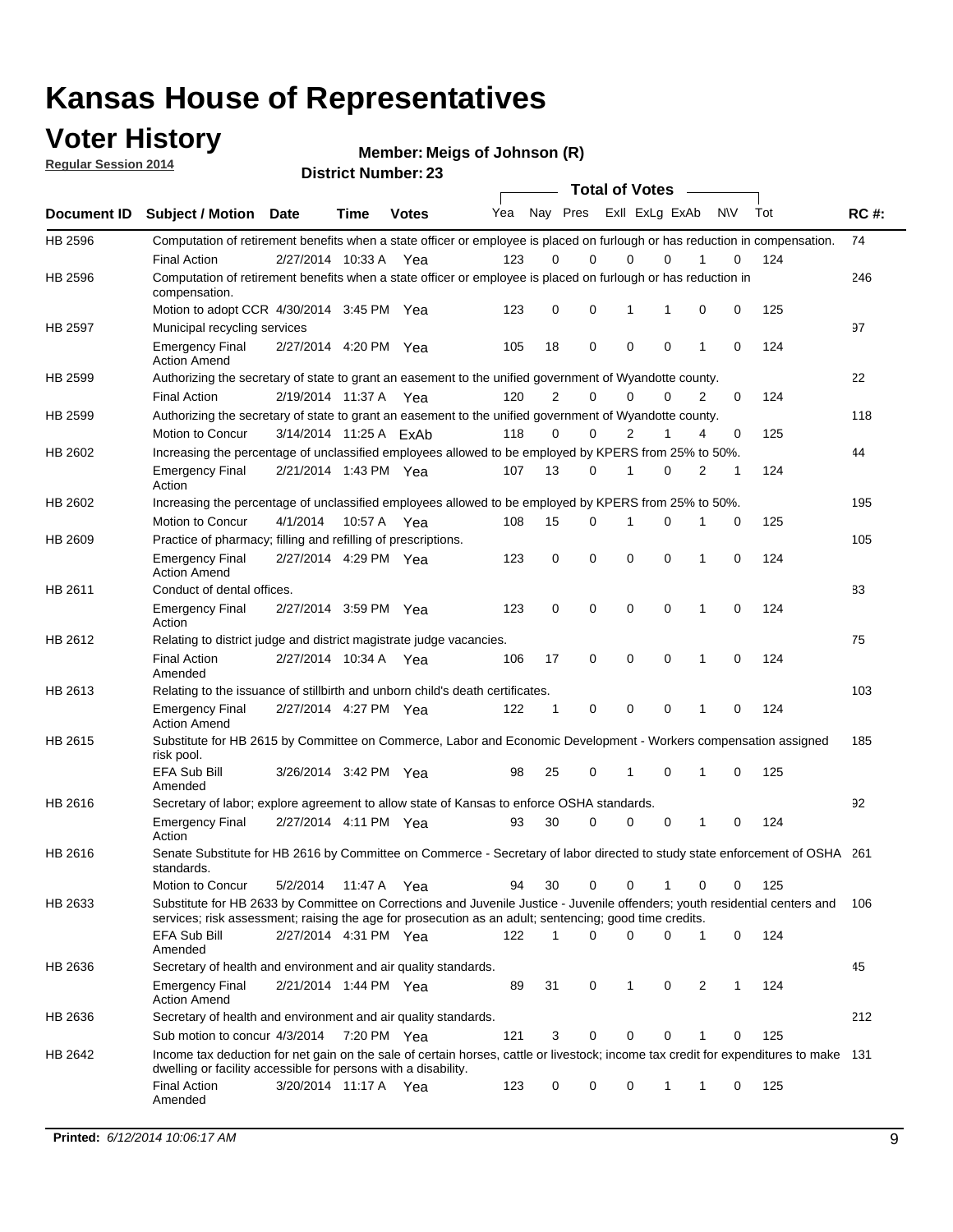# **Voter History**<br>**Regular Session 2014**

| , , , , , , , , , , ,<br>Member: Meigs of Johnson (R) |                                                                                                                                                                                                                                                                                                                                                                                                                               |                       |         |                            |     |          |          |                       |   |                |   |           |     |             |
|-------------------------------------------------------|-------------------------------------------------------------------------------------------------------------------------------------------------------------------------------------------------------------------------------------------------------------------------------------------------------------------------------------------------------------------------------------------------------------------------------|-----------------------|---------|----------------------------|-----|----------|----------|-----------------------|---|----------------|---|-----------|-----|-------------|
| <b>Regular Session 2014</b>                           |                                                                                                                                                                                                                                                                                                                                                                                                                               |                       |         | <b>District Number: 23</b> |     |          |          |                       |   |                |   |           |     |             |
|                                                       |                                                                                                                                                                                                                                                                                                                                                                                                                               |                       |         |                            |     |          |          | <b>Total of Votes</b> |   |                |   |           |     |             |
| Document ID                                           | <b>Subject / Motion Date</b>                                                                                                                                                                                                                                                                                                                                                                                                  |                       | Time    | <b>Votes</b>               | Yea |          | Nay Pres |                       |   | Exll ExLg ExAb |   | <b>NV</b> | Tot | <b>RC#:</b> |
| HB 2643                                               | Property tax; classification of commercial and industrial machinery and equipment as personal property; reclassification of<br>property upon termination of IRB tax exemption; use of independent appraisers to appraiser certain                                                                                                                                                                                             |                       |         |                            |     |          |          |                       |   |                |   |           |     | 164         |
|                                                       | <b>Final Action</b><br>Amended                                                                                                                                                                                                                                                                                                                                                                                                | 3/26/2014 10:56 A Yea |         |                            | 123 | $\Omega$ | $\Omega$ |                       |   | $\Omega$       | 1 | $\Omega$  | 125 |             |
| HB 2643                                               | Property tax; classification of commercial and industrial machinery and equipment as personal property; reclassification of<br>property upon termination of IRB tax exemption; use of independent appraisers to appraiser certain complex property; motor<br>vehicles, members of military; mortgage registration tax phase out and replacement with fees; county clerk technology fund;<br>county treasurer technology fund. |                       |         |                            |     |          |          |                       |   |                |   |           |     | 274         |
|                                                       | Motion to Concur                                                                                                                                                                                                                                                                                                                                                                                                              | 5/2/2014              | 5:12 PM | Nay                        | 16  | 108      | 0        |                       | 0 | 0              |   | 0         | 125 |             |
| HB 2643                                               | Property tax; classification of commercial and industrial machinery and equipment as personal property; reclassification of<br>property upon termination of IRB tax exemption; use of independent appraisers to appraiser certain complex property; motor<br>vehicles, members of military; mortgage registration tax phase out and replacement with fees; county clerk technology fund;<br>county treasurer technology fund. |                       |         |                            |     |          |          |                       |   |                |   |           |     | 286         |
|                                                       | Motion to adopt CCR 5/3/2014                                                                                                                                                                                                                                                                                                                                                                                                  |                       | 1:53 AM | Nay                        | 70  | 53       | 0        |                       | 0 | $\Omega$       | 1 | 1         | 125 |             |
| HB 2648                                               | Property tax exemption for levees.                                                                                                                                                                                                                                                                                                                                                                                            |                       |         |                            |     |          |          |                       |   |                |   |           |     | 100         |
|                                                       | <b>Emergency Final</b><br><b>Action Amend</b>                                                                                                                                                                                                                                                                                                                                                                                 | 2/27/2014 4:23 PM     |         | Nav                        | 100 | 23       | $\Omega$ |                       | 0 | $\Omega$       | 1 | $\Omega$  | 124 |             |
| HB 2651                                               | County law library.                                                                                                                                                                                                                                                                                                                                                                                                           |                       |         |                            |     |          |          |                       |   |                |   |           |     | 76          |
|                                                       | <b>Final Action</b><br>Amended                                                                                                                                                                                                                                                                                                                                                                                                | 2/27/2014 10:38 A     |         | Yea                        | 82  | 41       | $\Omega$ |                       | 0 | 0              | 1 | 0         | 124 |             |
| HB 2655                                               | Allowing veterans with PTSD to seek mental health treatment upon certain convictions.                                                                                                                                                                                                                                                                                                                                         |                       |         |                            |     |          |          |                       |   |                |   |           |     | 77          |

|         | <b>Final Action</b><br>Amended                                                                                                                                                                                                             | 2/27/2014              | 10:40 A     | Yea | 123 | 0  | $\Omega$ | $\Omega$      | $\Omega$ |   | 0        | 124 |     |
|---------|--------------------------------------------------------------------------------------------------------------------------------------------------------------------------------------------------------------------------------------------|------------------------|-------------|-----|-----|----|----------|---------------|----------|---|----------|-----|-----|
| HB 2655 | Senate Substitute for HB 2655 by Committee on Judiciary - Allowing veterans with PTSD to seek mental health treatment<br>upon certain convictions; also amending the crimes of interference with law enforcement and giving a false alarm. |                        |             |     |     |    |          |               |          |   |          |     | 224 |
|         | Motion to Concur                                                                                                                                                                                                                           | 4/4/2014               | 5:42 PM Yea |     | 122 | 0  | $\Omega$ | $\Omega$      |          | 2 | 0        | 125 |     |
| HB 2656 | Authorizing the state of Kansas to pay the death gratuity benefit to the designated survivor of a Kansas service member during 48<br>a federal government shutdown and providing for reimbursement to the state                            |                        |             |     |     |    |          |               |          |   |          |     |     |
|         | Final Action                                                                                                                                                                                                                               | 2/26/2014 11:27 A      |             | Yea | 123 | 0  | 0        | $\Omega$      | 0        |   | 0        | 124 |     |
| HB 2661 | Substitute for HB 2661 by Committee on Energy and Environment - Siting of electric transmission lines; notice and hearing<br>requirements.                                                                                                 |                        |             |     |     |    |          |               |          |   |          |     | 181 |
|         | EFA Sub Bill                                                                                                                                                                                                                               | 3/26/2014 3:37 PM Yea  |             |     | 119 | 4  | $\Omega$ |               | $\Omega$ |   | $\Omega$ | 125 |     |
| HB 2662 | Expungment of driving under the influence convictions.                                                                                                                                                                                     |                        |             |     |     |    |          |               |          |   |          |     | 116 |
|         | Final Action<br>Amended                                                                                                                                                                                                                    | 3/14/2014 11:22 A ExAb |             |     | 87  | 31 | $\Omega$ | $\mathcal{P}$ |          | 4 | $\Omega$ | 125 |     |
| HB 2668 | Health insurance for qualified professional associations.                                                                                                                                                                                  |                        |             |     |     |    |          |               |          |   |          |     | 34  |
|         | Final Action<br>Amended                                                                                                                                                                                                                    | 2/21/2014 11:21 A      |             | Yea | 114 |    | $\Omega$ | 1             | $\Omega$ | 2 | $\Omega$ | 124 |     |

262 Motion to Concur 5/2/2014 12:05 P Yea 97 27 0 0 1 0 0 125 HB 2668 Predetermination of health insurance benefits 87 2/27/2014 Emergency Final Yea 124 4:05 PM 110 13 0 0 10 0 HB 2669 Action State civil service board; transferred from the department of administration to the office of administrative hearings. 91 Emergency Final 2/27/2014 4:10 PM Yea 405 18 0 0 0 1 0 124 HB 2673 Action Amend Kansas healing arts act; physician assistant licensure act. 270 Motion to adopt CCR 5/2/2014 3:39 PM Nay 111 11 0 0 1 1 1 1 125 HB 2673 Board of healing arts functions and duties, physician assistants licensure act and podiatry act. 165 Final Action 3/26/2014 10:57 A Yea 123 0 0 1 0 125 HB 2675 Amended Relating to procurement negotiating committees; certified businesses.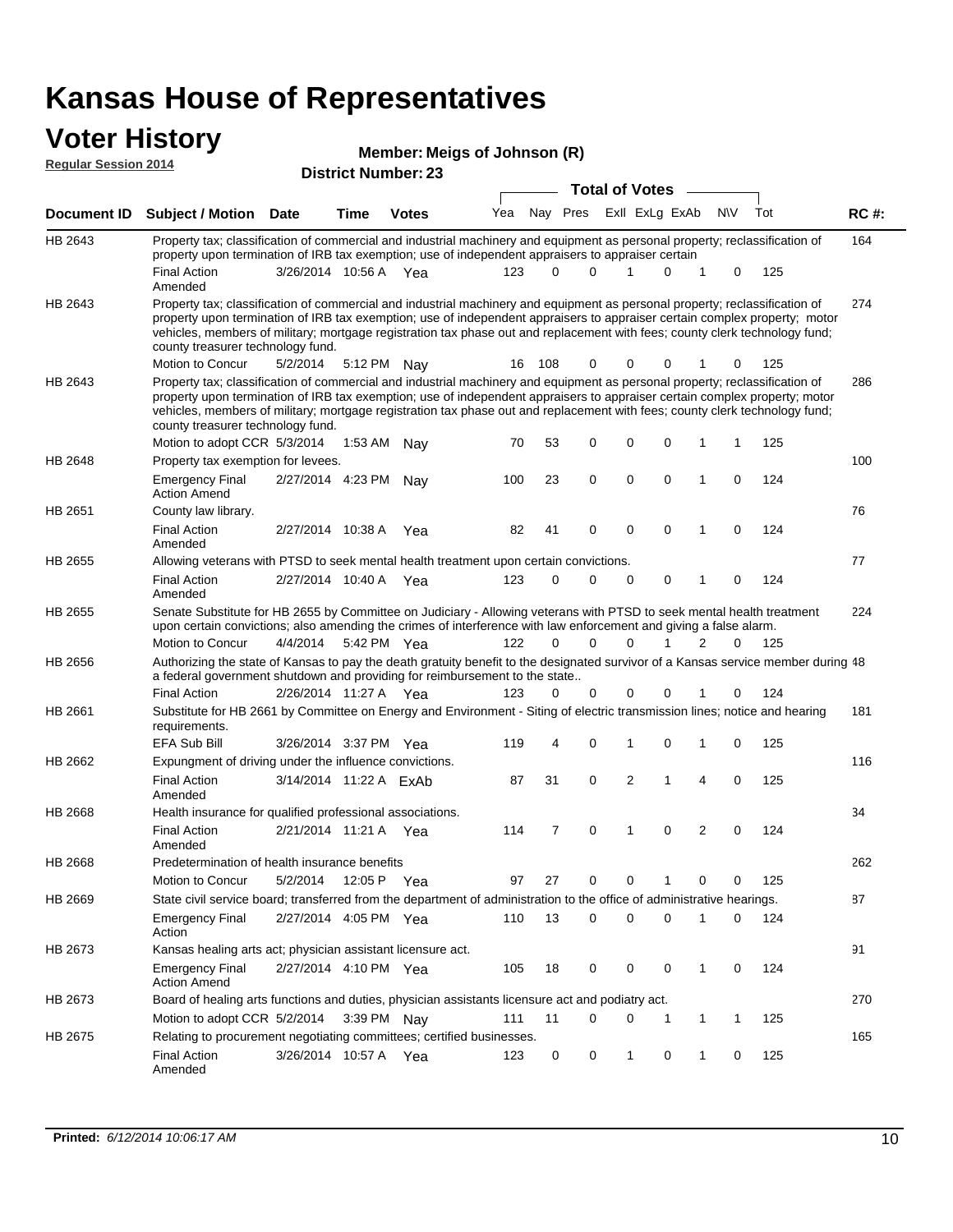#### **Voter History Regular Session 2014**

**Member: Meigs of Johnson (R)** 

| noguidi ocoololi 4017 |                                                                                                                                                                                                                                                                                               |                       | <b>District Number: 23</b> |              |     |    |             |                         |              |                   |                    |             |
|-----------------------|-----------------------------------------------------------------------------------------------------------------------------------------------------------------------------------------------------------------------------------------------------------------------------------------------|-----------------------|----------------------------|--------------|-----|----|-------------|-------------------------|--------------|-------------------|--------------------|-------------|
|                       |                                                                                                                                                                                                                                                                                               |                       |                            |              |     |    |             | <b>Total of Votes</b>   |              |                   |                    |             |
| <b>Document ID</b>    | <b>Subject / Motion Date</b>                                                                                                                                                                                                                                                                  |                       | <b>Time</b>                | <b>Votes</b> | Yea |    |             | Nay Pres Exll ExLg ExAb |              | N\V               | Tot                | <b>RC#:</b> |
| HB 2681               | Substitute for HB2681 by Committee on Veterans, Military, and Homeland Security--Abolishing the Kansas commission on<br>veterans affairs; creating the Kansas commission on veterans affairs office within the executive branch of government.<br>Final Action Sub Bill 3/20/2014 11:18 A Yea |                       |                            |              | 123 | 0  | $\Omega$    | $\Omega$                | 1            | 1                 | 125<br>$\Omega$    | 132         |
| HB 2681               | Substitute for HB2681 by Committee on Veterans, Military, and Homeland Security - Abolishing the Kansas commission on<br>veterans affairs; creating the Kansas commission on veterans affairs office within the executive branch of government.                                               |                       |                            |              |     |    |             |                         |              |                   |                    | 219         |
|                       | Motion to Concur                                                                                                                                                                                                                                                                              | 4/4/2014              |                            | 11:41 A Yea  | 122 | 0  | $\Omega$    | 1                       | 1            | 1                 | $\Omega$<br>125    |             |
| HB 2684               | Allocating moneys from driver's license fees to the judicial branch nonjudicial salary adjustment fund.                                                                                                                                                                                       |                       |                            |              |     |    |             |                         |              |                   |                    | 78          |
|                       | <b>Final Action</b>                                                                                                                                                                                                                                                                           | 2/27/2014 10:41 A     |                            | Nav          | 93  | 30 | $\Omega$    | $\Omega$                | 0            | 1                 | $\mathbf 0$<br>124 |             |
| HB 2687               | Unclaimed property act and hearings.                                                                                                                                                                                                                                                          |                       |                            |              |     |    |             |                         |              |                   |                    | 59          |
|                       | <b>Final Action</b>                                                                                                                                                                                                                                                                           | 2/26/2014 11:44 A     |                            | Yea          | 119 | 4  | $\mathbf 0$ | 0                       | $\mathbf 0$  | 1                 | 0<br>124           |             |
| HB 2687               | Unclaimed property act and hearings.                                                                                                                                                                                                                                                          |                       |                            |              |     |    |             |                         |              |                   | 251                |             |
|                       | Motion to Concur                                                                                                                                                                                                                                                                              | 5/1/2014              |                            | 1:56 PM Yea  | 125 | 0  | 0           | 0                       | 0            | 0                 | 0<br>125           |             |
| HB 2689               | Amending which convictions are counted for driving while license canceled, suspended or revoked.                                                                                                                                                                                              |                       |                            |              |     |    |             |                         |              |                   |                    | 231         |
|                       | <b>Final Action</b><br>Amended                                                                                                                                                                                                                                                                | 4/5/2014              | 10:23 A                    | Yea          | 121 | 0  | $\Omega$    | $\Omega$                | 0            | $\overline{4}$    | 125<br>0           |             |
| HB 2693               | Providing for testing by community colleges for commercial driver's licenses and allowing temporary commercial driver's<br>license holders the ability to drive class A commercial vehicles.                                                                                                  |                       |                            |              |     |    |             |                         |              |                   |                    |             |
|                       | <b>Emergency Final</b><br><b>Action Amend</b>                                                                                                                                                                                                                                                 | 2/27/2014 4:28 PM Yea |                            |              | 123 | 0  | 0           | $\Omega$                | 0            | 1                 | 0<br>124           |             |
| HB 2693               | Senate Substitute for HB 2693 by Committee on Transportation - Providing for testing by community colleges for commercial 255<br>driver's licenses; entities serving as driver's licenses examiners.                                                                                          |                       |                            |              |     |    |             |                         |              |                   |                    |             |
|                       | Motion to adopt CCR 5/1/2014 4:42 PM Yea                                                                                                                                                                                                                                                      |                       |                            |              | 125 | 0  | 0           | 0                       | 0            | 0                 | 0<br>125           |             |
| HB 2715               | Farm machinery and equipment annual highway permits, commercial drivers' license.<br><b>Emergency Final</b>                                                                                                                                                                                   | 2/27/2014 4:21 PM Yea |                            |              | 123 | 0  | 0           | 0                       | 0            | $\mathbf 0$<br>1  | 124                | 98          |
|                       | <b>Action Amend</b>                                                                                                                                                                                                                                                                           |                       |                            |              |     |    |             |                         |              |                   |                    |             |
| HB 2717               | Registration of operators of assisted living, residential health care, home plus or adult day care facilities.                                                                                                                                                                                |                       |                            |              |     |    |             |                         |              |                   |                    | 175         |
|                       | <b>Emergency Final</b><br><b>Action Amend</b>                                                                                                                                                                                                                                                 | 3/26/2014 3:29 PM Yea |                            |              | 114 | 9  | $\Omega$    | 1                       | 0            | 0<br>1            | 125                |             |
| HB 2721               | Substitute for Substitute for HB 2721 by Committee on Commerce, Labor and Economic Development †Enacting the<br>business entity standard treatment act.                                                                                                                                       |                       |                            |              |     |    |             |                         |              |                   |                    | 117         |
|                       | Final Action Sub Bill 3/14/2014 11:23 A ExAb                                                                                                                                                                                                                                                  |                       |                            |              | 118 | 0  | $\Omega$    | 2                       |              |                   | 0<br>125           |             |
| HB 2721               | Substitute for Substitute for HB 2721 by Committee on Commerce, Labor and Economic Development - Enacting the business 273<br>entity standard treatment act.                                                                                                                                  |                       |                            |              |     |    |             |                         |              |                   |                    |             |
|                       | Motion to Concur                                                                                                                                                                                                                                                                              | 5/2/2014              |                            | 3:59 PM Yea  | 122 | 0  | 0           | 0                       | 1            | 1<br>1            | 125                |             |
| <b>HB 2724</b>        | Uniform commercial driver's license act; definition of tank vehicle.<br><b>Emergency Final</b>                                                                                                                                                                                                | 2/27/2014 4:22 PM Yea |                            |              | 122 | 1  | 0           | 0                       | 0            | 0<br>1            | 124                | 99          |
|                       | Action                                                                                                                                                                                                                                                                                        |                       |                            |              |     |    |             |                         |              |                   |                    |             |
| HB 2727               | Expiration of license plates and placards for individuals with disability.                                                                                                                                                                                                                    |                       |                            |              |     |    |             |                         |              |                   |                    | 88          |
|                       | <b>Emergency Final</b><br>Action                                                                                                                                                                                                                                                              | 2/27/2014 4:06 PM Yea |                            |              | 123 | 0  | 0           | 0                       | 0            | 1                 | 124<br>0           |             |
| HB 2728               | Permits for the operation of salvage vehicles no longer required to be prepared in triplicate.                                                                                                                                                                                                |                       |                            |              |     |    |             |                         |              |                   |                    | 89          |
|                       | <b>Emergency Final</b><br>Action                                                                                                                                                                                                                                                              | 2/27/2014 4:07 PM Yea |                            |              | 122 |    | 0           | 0                       | 0            | 1                 | 0<br>124           |             |
| HB 2728               | Permits for the operation of salvage vehicles no longer required to be prepared in triplicate.                                                                                                                                                                                                |                       |                            |              |     |    |             |                         |              |                   |                    | 192         |
|                       | Motion to Concur                                                                                                                                                                                                                                                                              | 3/31/2014 11:43 A Yea |                            |              | 122 | 0  | 0           | 1                       | 0            | 2                 | 0<br>125           |             |
| HB 2732               | Sales tax authority for Rooks county for constructing or remodeling a jail facility.                                                                                                                                                                                                          |                       |                            |              |     |    |             |                         |              |                   |                    | 232         |
|                       | <b>Final Action</b>                                                                                                                                                                                                                                                                           | 4/5/2014              |                            | 10:24 A Yea  | 121 | 0  | 0           | 0                       | 0            | 4                 | 0<br>125           |             |
| HB 2744               | Insurance; coverage for autism spectrum disorder.                                                                                                                                                                                                                                             |                       |                            |              |     |    |             |                         |              |                   |                    | 137         |
|                       | <b>Final Action</b><br>Amended                                                                                                                                                                                                                                                                | 3/21/2014 10:14 A Yea |                            |              | 114 | 3  | 0           | 0                       | $\mathbf{1}$ | 6<br>$\mathbf{1}$ | 125                |             |
| HB 2745               | Tax lien on property voluntarily transferred.                                                                                                                                                                                                                                                 |                       |                            |              |     |    |             |                         |              |                   |                    | 166         |
|                       | <b>Final Action</b>                                                                                                                                                                                                                                                                           | 3/26/2014 10:58 A     |                            | Yea          | 123 | 0  | 0           | 1                       | 0            | 1                 | 125<br>0           |             |
|                       | Printed: 6/12/2014 10:06:17 AM                                                                                                                                                                                                                                                                |                       |                            |              |     |    |             |                         |              |                   |                    | 11          |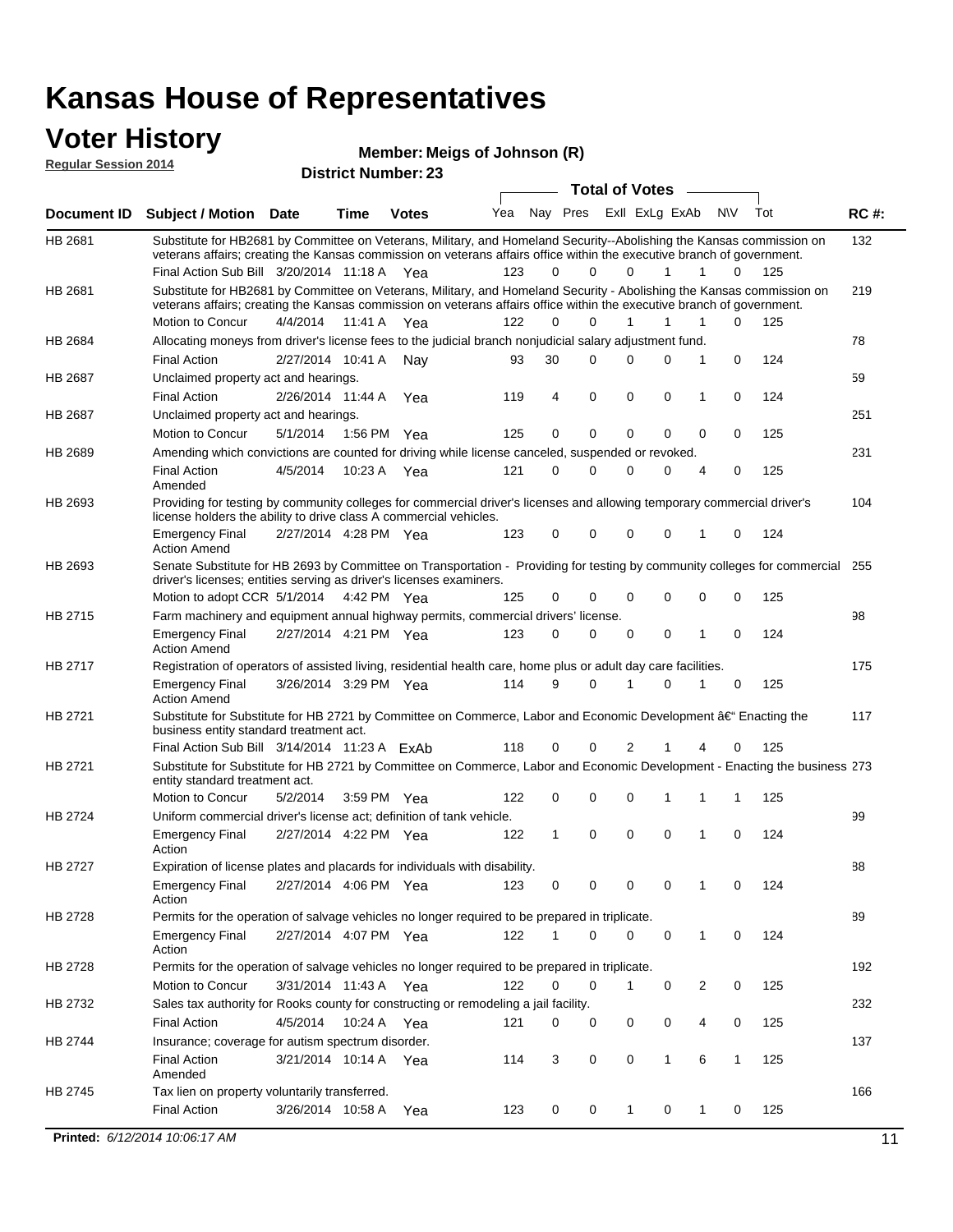### **Voter History**

**Regular Session 2014**

#### **Member: Meigs of Johnson (R)**

|                    |                                                                                                                                                                                                                                      |                       |             |              | <b>Total of Votes</b> |             |          |   |                |          |           |             |     |             |
|--------------------|--------------------------------------------------------------------------------------------------------------------------------------------------------------------------------------------------------------------------------------|-----------------------|-------------|--------------|-----------------------|-------------|----------|---|----------------|----------|-----------|-------------|-----|-------------|
| <b>Document ID</b> | <b>Subject / Motion</b>                                                                                                                                                                                                              | <b>Date</b>           | Time        | <b>Votes</b> | Yea                   | Nay Pres    |          |   | Exll ExLg ExAb |          | <b>NV</b> |             | Tot | <b>RC#:</b> |
| HB 2755            | Repealing the sunset on the Kansas taxpayer transparency act.                                                                                                                                                                        |                       |             |              |                       |             |          |   |                |          |           |             |     | 140         |
|                    | <b>Final Action</b>                                                                                                                                                                                                                  | 3/24/2014 10:13 A     |             | Yea          | 122                   | 0           | 0        | 0 |                | 0        | 3         | 0           | 125 |             |
| HB 2767            | State child death review board.                                                                                                                                                                                                      |                       |             |              |                       |             |          |   |                |          |           |             |     | 167         |
|                    | <b>Final Action</b><br>Amended                                                                                                                                                                                                       | 3/26/2014 10:59 A     |             | Yea          | 123                   | $\mathbf 0$ | 0        | 1 |                | 0        | 1         | 0           | 125 |             |
| <b>HCR 5029</b>    | Urging the Kansas bureau of investigation to establish a blue alert system for the state of Kansas.                                                                                                                                  |                       |             |              |                       |             |          |   |                |          |           |             |     | 95          |
|                    | <b>Emergency Final</b><br><b>Action Amend</b>                                                                                                                                                                                        | 2/27/2014 4:15 PM Yea |             |              | 121                   | 2           | 0        | 0 |                | 0        | 1         | 0           | 124 |             |
| <b>HCR 5031</b>    | Urging Congress to provide for the prompt payment of disability compensation to U.S. Veterans.                                                                                                                                       |                       |             |              |                       |             |          |   |                |          |           |             |     | 125         |
|                    | <b>Final Action</b>                                                                                                                                                                                                                  | 3/19/2014 11:21 A Yea |             |              | 122                   | $\Omega$    | 0        | 0 |                | 1        | 2         | 0           | 125 |             |
| HR 6049            | Resolution encouraging the creation of a Kansas plan for comprehensive treatment of chronic obstruction pulmonary<br>disease.                                                                                                        |                       |             |              |                       |             |          |   |                |          |           |             |     | 109         |
|                    | <b>Emergency Final</b><br><b>Action Amend</b>                                                                                                                                                                                        | 3/6/2014              | 11:24 A     | Yea          | 120                   | 0           | 0        | 2 |                | 1        | 2         | 0           | 125 |             |
| HR 6063            | Urging the President to extend the qualifications for the Women's Army Corps Service Medal.                                                                                                                                          |                       |             |              |                       |             |          |   |                |          |           |             |     | 143         |
|                    | <b>Final Action</b>                                                                                                                                                                                                                  | 3/25/2014 10:11 A Yea |             |              | 123                   | $\Omega$    | $\Omega$ | 1 |                | $\Omega$ | 1         | 0           | 125 |             |
| SB 40              | House Substitute for SB 40 by Committee on Corrections and Juvenile Justice †Secretary of corrections; including juvenile<br>offenders in the prison made goods act; authorizing use of correctional industries funds for payment of |                       |             |              |                       |             |          |   |                |          |           | 123         |     |             |
|                    | Final Action Sub Bill 3/17/2014 11:23 A Yea                                                                                                                                                                                          |                       |             |              | 123                   | 0           | 0        | 0 |                | 0        | 2         | 0           | 125 |             |
| SB 54              | Medical assistance recovery program; rules and regulations.                                                                                                                                                                          |                       |             |              |                       |             |          |   |                |          |           |             |     | 174         |
|                    | <b>Emergency Final</b><br><b>Action Amend</b>                                                                                                                                                                                        | 3/26/2014 3:28 PM Yea |             |              | 95                    | 28          | 0        | 1 |                | 0        | 1         | $\mathbf 0$ | 125 |             |
| <b>SB 54</b>       | Amendments to statutes regulating abortions.                                                                                                                                                                                         |                       |             |              |                       |             |          |   |                |          |           |             |     | 214         |
|                    | Motion to Adopt CCR 4/4/2014                                                                                                                                                                                                         |                       | 9:59 AM Yea |              | 112                   | 11          | 0        | 1 |                | 0        | 1         | 0           | 125 |             |
| SB 63              | State use law; purchases by municipalities; committee sunset date and chairperson selection.                                                                                                                                         |                       |             |              |                       |             |          |   |                |          |           |             |     | 280         |
|                    | Motion to adopt CCR 5/2/2014                                                                                                                                                                                                         |                       | 8:52 PM Yea |              | 124                   | $\mathbf 0$ | 0        | 0 |                | 0        | 1         | 0           | 125 |             |
| <b>SB 99</b>       | Lobbyists defined.                                                                                                                                                                                                                   |                       |             |              |                       |             |          |   |                |          |           |             |     | 184         |
|                    | <b>Emergency Final</b><br>Action                                                                                                                                                                                                     | 3/26/2014 3:41 PM Yea |             |              | 117                   | 6           | 0        | 1 |                | 0        | 1         | 0           | 125 |             |
| SB 147             | House Substitute for SB 147 by Committee on Agriculture and Natural Resources †Amending the powers and duties of the 133<br>Kansas department of agriculture division of conservation and the state conservation commission.         |                       |             |              |                       |             |          |   |                |          |           |             |     |             |
|                    | Final Action Sub Bill 3/20/2014 11:19 A Yea<br>Amended                                                                                                                                                                               |                       |             |              | 123                   | 0           | 0        | 0 |                | 1        | 1         | 0           | 125 |             |
| SB 218             | House Substitute for SB 218 by Committee on Appropriations-Education; relating to the financing and instruction thereof;                                                                                                             |                       |             |              |                       |             |          |   |                |          |           |             |     | 226         |
|                    | making and concerning appropriations for the fiscal years ending June 30, 2014, and June 30, 2015, for certain agencies.<br>Final Action Sub Bill 4/4/2014 6:17 PM Nay                                                               |                       |             |              | 91                    | 31          | 0        | 0 |                | 1        | 2         | 0           | 125 |             |
|                    | Amended                                                                                                                                                                                                                              |                       |             |              |                       |             |          |   |                |          |           |             |     |             |
| SB 218             | House Substitute for SB 218 by Committee on Appropriations-Education; relating to the financing and instruction thereof;                                                                                                             |                       |             |              |                       |             |          |   |                |          |           |             |     | 237         |
|                    | making and concerning appropriations for the fiscal years ending June 30, 2014, and June 30, 2015, for certain agencies.                                                                                                             |                       |             |              |                       |             |          |   |                |          |           |             |     |             |
|                    | Sub Motion to Adopt 4/6/2014 12:51 A Yea<br><b>CCR</b>                                                                                                                                                                               |                       |             |              | 55                    | 67          | 0        | 0 |                | 0        | 3         | 0           | 125 |             |
| SB 231             | House Substitute for SB 231 †Concerning valuation and appeals; renaming the state court of tax appeals; timing of<br>decisions.                                                                                                      |                       |             |              |                       |             |          |   |                |          |           |             |     | 134         |
|                    | Final Action Sub Bill 3/20/2014 11:21 A Yea<br>Amended                                                                                                                                                                               |                       |             |              | 123                   | 0           | 0        | 0 |                | 1        | 1         | 0           | 125 |             |
| SB 231             | House Substitute for SB 231 - Concerning valuation and appeals; renaming the state court of tax appeals; timing of<br>decisions                                                                                                      |                       |             |              |                       |             |          |   |                |          |           |             |     | 281         |
|                    | Motion to Adopt CCR 5/2/2014 8:56 PM Yea                                                                                                                                                                                             |                       |             |              | 124                   | 0           | 0        | 0 |                | 0        | 1         | 0           | 125 |             |
| SB 245             | House Substitute for SB 245 by Committee on Appropriations - Appropriations for FY 2014, FY 2015, and FY 2016 for the<br>department of corrections; capital improvement projects.                                                    |                       |             |              |                       |             |          |   |                |          |           |             |     | 13          |
|                    | Final Action Sub Bill 2/13/2014 11:34 A Nay<br>Amended                                                                                                                                                                               |                       |             |              | 79                    | 41          | 0        | 3 |                | 0        | 1         | 0           | 124 |             |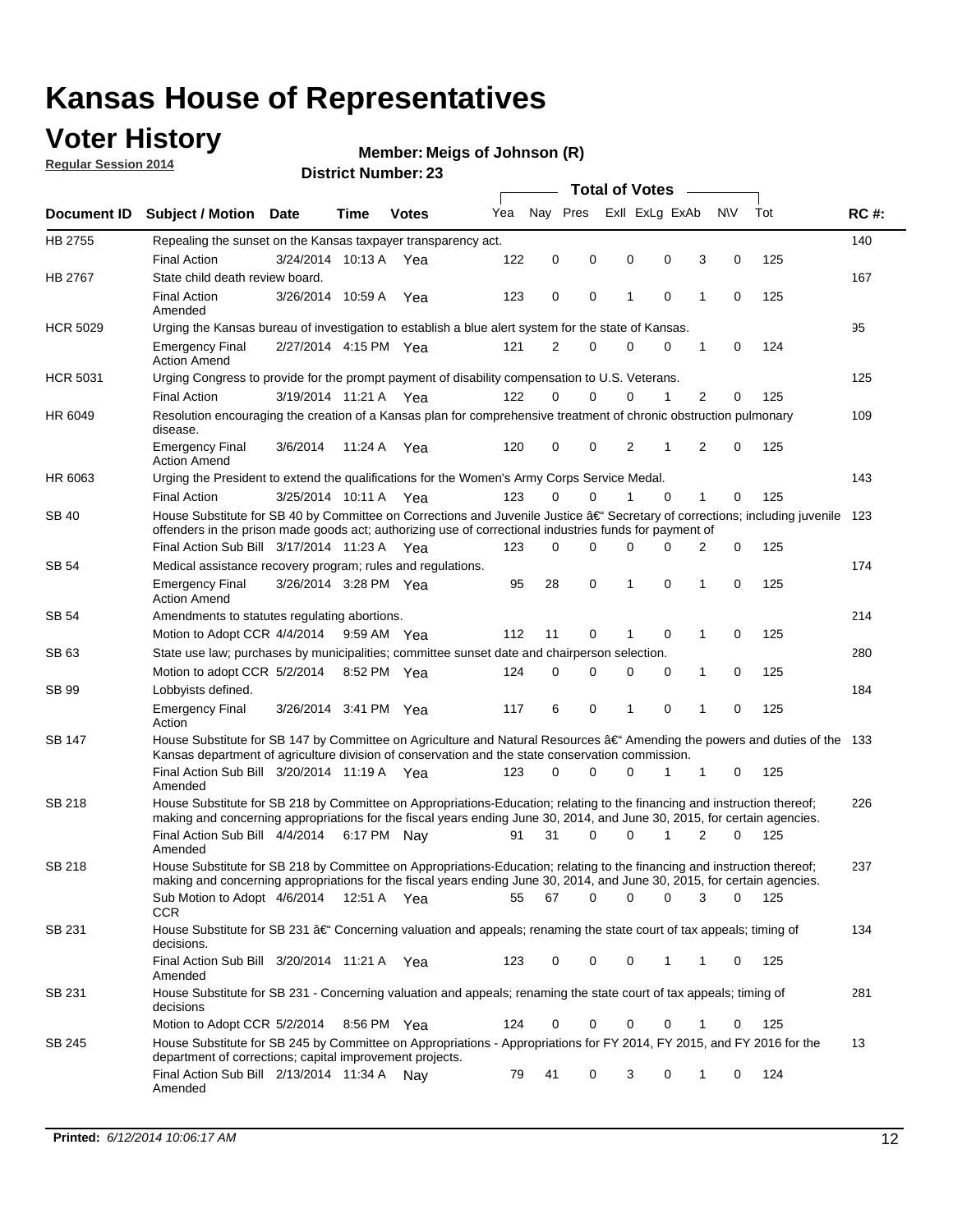### **Voter History**

#### **Member: Meigs of Johnson (R)**

**Regular Session 2014**

|               |                                                                                                                                                                                                                                                                                                                                                                                                                                                                                                                                                                                                                                                                                                                                                                                                               |                       |      | DISTILICI NUITIDEL. ZJ |     |             |  |             | <b>Total of Votes</b>   |             |              |             |     |             |
|---------------|---------------------------------------------------------------------------------------------------------------------------------------------------------------------------------------------------------------------------------------------------------------------------------------------------------------------------------------------------------------------------------------------------------------------------------------------------------------------------------------------------------------------------------------------------------------------------------------------------------------------------------------------------------------------------------------------------------------------------------------------------------------------------------------------------------------|-----------------------|------|------------------------|-----|-------------|--|-------------|-------------------------|-------------|--------------|-------------|-----|-------------|
|               | Document ID Subject / Motion Date                                                                                                                                                                                                                                                                                                                                                                                                                                                                                                                                                                                                                                                                                                                                                                             |                       | Time | <b>Votes</b>           | Yea |             |  |             | Nay Pres Exll ExLg ExAb |             |              | <b>NV</b>   | Tot | <b>RC#:</b> |
| <b>SB 245</b> | House Substitute for SB 245 by Committee on Appropriations - Education funding; relating to mineral production; creating the<br>mineral production education fund, crediting 20% of remainder from oil and gas tax into such fund, moneys expended on<br>education; abolishing the oil and gas valuation depletion trust fund; allowing the counties to retain funds already in such<br>county's oil and gas valuation depletion trust fund; concerning school financing sources; proceeds from the tax levied by a<br>school district under authority of K.S.A. 2013 Supp. 72-6431, remitted to the state treasury to the credit of the state school<br>district finance fund not to the district's general fund; making and concerning appropriations for fiscal year 2017.<br>Motion to adopt CCR 5/1/2014 |                       |      | 5:06 PM Yea            | 88  | 37          |  | $\Omega$    | 0                       | 0           | 0            | 0           | 125 | 258         |
| <b>SB 248</b> | Victim notification prior to release of certain inmates.                                                                                                                                                                                                                                                                                                                                                                                                                                                                                                                                                                                                                                                                                                                                                      |                       |      |                        |     |             |  |             |                         |             |              |             |     | 119         |
|               | <b>Final Action</b>                                                                                                                                                                                                                                                                                                                                                                                                                                                                                                                                                                                                                                                                                                                                                                                           | 3/17/2014 11:18 A Yea |      |                        | 122 | 0           |  | 0           | 0                       | 0           | 2            | $\mathbf 1$ | 125 |             |
| SB 254        | Medical assistance recovery program; rules and regulations.                                                                                                                                                                                                                                                                                                                                                                                                                                                                                                                                                                                                                                                                                                                                                   |                       |      |                        |     |             |  |             |                         |             |              |             |     | 179         |
|               | <b>Emergency Final</b><br>Action                                                                                                                                                                                                                                                                                                                                                                                                                                                                                                                                                                                                                                                                                                                                                                              | 3/26/2014 3:34 PM Yea |      |                        | 123 | $\mathbf 0$ |  | $\mathbf 0$ | 1                       | $\mathbf 0$ | $\mathbf{1}$ | $\mathbf 0$ | 125 |             |
| SB 256        | Attorney general; costs in criminal appeals.                                                                                                                                                                                                                                                                                                                                                                                                                                                                                                                                                                                                                                                                                                                                                                  |                       |      |                        |     |             |  |             |                         |             |              |             |     | 147         |
|               | <b>Final Action</b><br>Amended                                                                                                                                                                                                                                                                                                                                                                                                                                                                                                                                                                                                                                                                                                                                                                                | 3/25/2014 10:16 A     |      | Yea                    | 119 | 4           |  | 0           | 1                       | 0           | 1            | 0           | 125 |             |
| SB 256        | Amending the crime of mistreatment of a dependent adult; creating the crime of mistreatment of an elder person; amending<br>the crime of unlawful sexual relations; amending provisions relating to appearance bonds and surety regulation; amending<br>violations of the Kansas racketeer influenced and corrupt organization act; also concerning the attorney general, costs in<br>criminal appeals.                                                                                                                                                                                                                                                                                                                                                                                                       |                       |      |                        |     |             |  |             |                         |             |              |             | 236 |             |
|               | Motion to Adopt CCR 4/5/2014 6:52 PM Yea                                                                                                                                                                                                                                                                                                                                                                                                                                                                                                                                                                                                                                                                                                                                                                      |                       |      |                        | 118 | 4           |  | 0           | 0                       | 0           | 3            | 0           | 125 |             |
| SB 258        | Amending the juvenile statute of limitations to match adult time limitations for sex crimes.                                                                                                                                                                                                                                                                                                                                                                                                                                                                                                                                                                                                                                                                                                                  |                       |      |                        |     |             |  |             |                         |             |              |             |     | 135         |
|               | <b>Final Action</b><br>Amended                                                                                                                                                                                                                                                                                                                                                                                                                                                                                                                                                                                                                                                                                                                                                                                | 3/20/2014 11:21 A Yea |      |                        | 123 | 0           |  | 0           | 0                       | 1           | 1            | 0           | 125 |             |
| SB 258        | Relating to issuance of certificates of birth resulting in stillbirth.                                                                                                                                                                                                                                                                                                                                                                                                                                                                                                                                                                                                                                                                                                                                        |                       |      |                        |     |             |  |             |                         |             |              |             |     | 259         |
|               | Motion to Adopt CCR 5/1/2014 5:12 PM Yea                                                                                                                                                                                                                                                                                                                                                                                                                                                                                                                                                                                                                                                                                                                                                                      |                       |      |                        | 121 | 4           |  | 0           | 0                       | 0           | 0            | 0           | 125 |             |
| SB 263        | Establishing the military funeral honors fund under the adjutant general's office.                                                                                                                                                                                                                                                                                                                                                                                                                                                                                                                                                                                                                                                                                                                            |                       |      |                        |     |             |  |             |                         |             |              |             |     | 148         |
|               | <b>Final Action</b><br>Amended                                                                                                                                                                                                                                                                                                                                                                                                                                                                                                                                                                                                                                                                                                                                                                                | 3/25/2014 10:17 A Yea |      |                        | 123 | 0           |  | 0           | 1                       | 0           | $\mathbf{1}$ | 0           | 125 |             |
| SB 263        | Veterans and military matters; military honors fund; death gratuity; disabled veterans preference, state jobs and contracts;<br>schools on military reservations, funding.                                                                                                                                                                                                                                                                                                                                                                                                                                                                                                                                                                                                                                    |                       |      |                        |     |             |  |             |                         |             |              |             |     | 256         |
| SB 265        | Motion to adopt CCR 5/1/2014 4:47 PM Yea                                                                                                                                                                                                                                                                                                                                                                                                                                                                                                                                                                                                                                                                                                                                                                      |                       |      |                        | 124 | 0           |  | 0           | 0                       | 0           | 0            | 1           | 125 | 113         |
|               | Income definition for Homestead Refund eligibility.<br><b>Final Action</b>                                                                                                                                                                                                                                                                                                                                                                                                                                                                                                                                                                                                                                                                                                                                    | 3/13/2014 11:23 A Yea |      |                        | 121 | 0           |  | 0           | 1                       | 1           | 2            | 0           | 125 |             |
|               | Amended                                                                                                                                                                                                                                                                                                                                                                                                                                                                                                                                                                                                                                                                                                                                                                                                       |                       |      |                        |     |             |  |             |                         |             |              |             |     |             |
| SB 265        | Definition of income for homestead refund and SAFESR eligibility; income tax credits for adoption expenses and expenses to<br>make dwelling or facility accessible to persons with a disability; income tax deductions, self-employment taxes, expenses<br>related to organ donations, net gain on the sale of certain livestock; withholding, non-resident pass-through entity income;<br>Kansas taxpayer transparency act, sunset; sales tax exemptions.<br>Motion to Adopt CCR 4/4/2014                                                                                                                                                                                                                                                                                                                    |                       |      | 6:29 PM Yea            | 122 | 0           |  | 0           | 0                       | 1           | 2            | 0           | 125 | 227         |
| SB 266        | Mineral severance tax return file date.                                                                                                                                                                                                                                                                                                                                                                                                                                                                                                                                                                                                                                                                                                                                                                       |                       |      |                        |     |             |  |             |                         |             |              |             |     | 114         |
|               | <b>Final Action</b><br>Amended                                                                                                                                                                                                                                                                                                                                                                                                                                                                                                                                                                                                                                                                                                                                                                                | 3/13/2014 11:24 A     |      | Yea                    | 121 | 0           |  | 0           | 1                       | 1           | 2            | 0           | 125 |             |
| SB 266        | Severance tax return and payment dates; sales tax authority for Rooks county; property tax exemptions for certain donations<br>of land to the state and for amateur-built aircraft; sales tax exemptions for surface mining equipment and certain charitable<br>organizations.                                                                                                                                                                                                                                                                                                                                                                                                                                                                                                                                |                       |      |                        |     |             |  |             |                         |             |              |             |     | 266         |
|               | Motion to Adopt CCR 5/2/2014                                                                                                                                                                                                                                                                                                                                                                                                                                                                                                                                                                                                                                                                                                                                                                                  |                       |      | $3:19 \text{ PM}$ Yea  | 122 | $\mathbf 1$ |  | 0           | 0                       | 1           | 1            | 0           | 125 |             |
| SB 267        | Insurance; excluding real estate from acceptable security deposits with the commissioner and requiring original handwritten<br>signatures on deposit forms.                                                                                                                                                                                                                                                                                                                                                                                                                                                                                                                                                                                                                                                   |                       |      |                        |     |             |  |             |                         |             |              |             |     | 144         |
|               | <b>Final Action</b>                                                                                                                                                                                                                                                                                                                                                                                                                                                                                                                                                                                                                                                                                                                                                                                           | 3/25/2014 10:12 A     |      | Yea                    | 123 | 0           |  | 0           | 1                       | 0           | 1            | 0           | 125 |             |
| SB 268        | Insurance; Risk-based capital requirements.                                                                                                                                                                                                                                                                                                                                                                                                                                                                                                                                                                                                                                                                                                                                                                   |                       |      |                        |     |             |  |             |                         |             |              |             |     | 145         |
|               | <b>Final Action</b>                                                                                                                                                                                                                                                                                                                                                                                                                                                                                                                                                                                                                                                                                                                                                                                           | 3/25/2014 10:13 A     |      | Yea                    | 123 | 0           |  | 0           | 1                       | 0           | 1            | 0           | 125 |             |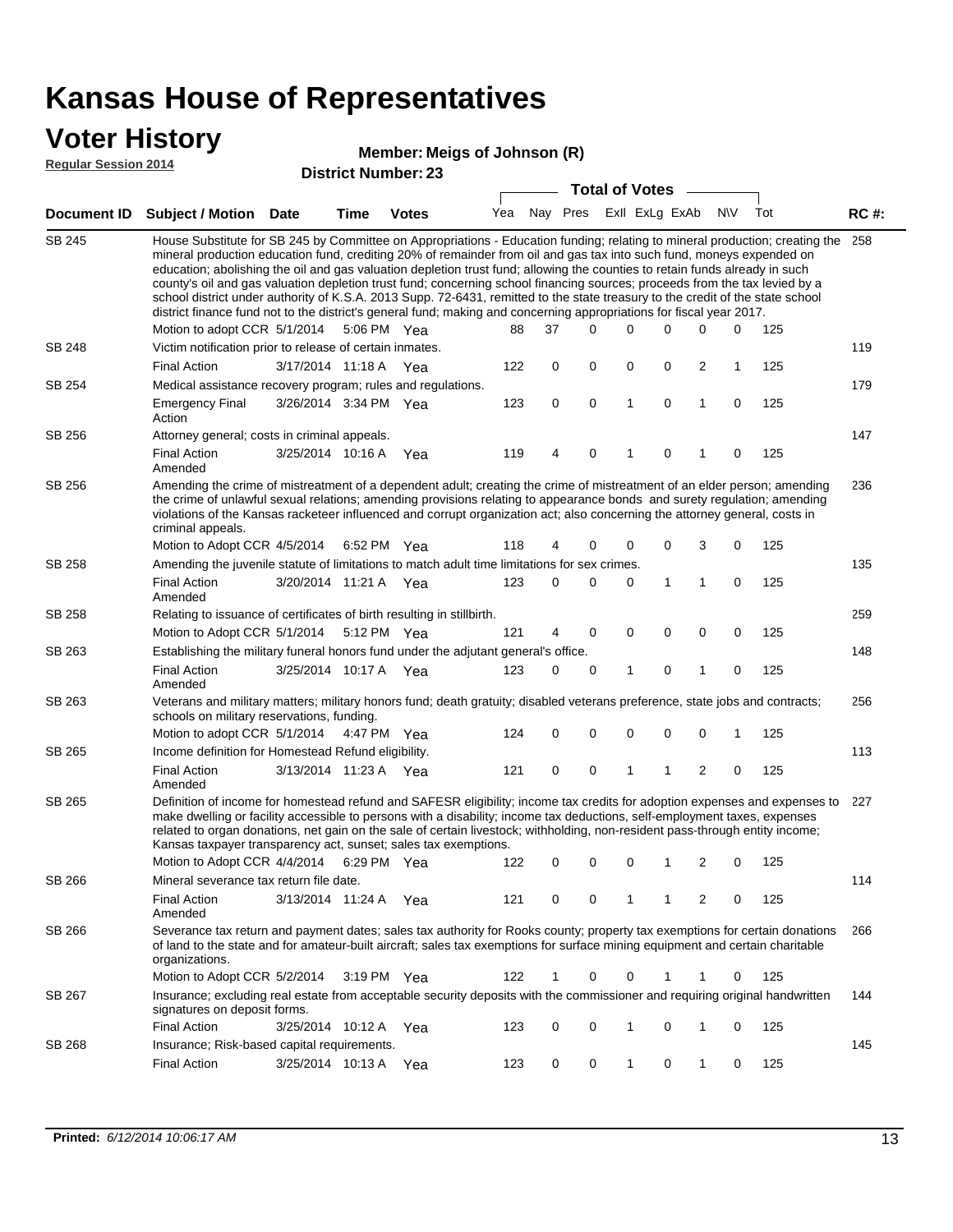### **Voter History**

**Regular Session 2014**

#### **Member: Meigs of Johnson (R)**

| Nay Pres<br>Exll ExLg ExAb<br>N\V<br>Tot<br>Yea<br>Document ID<br><b>Subject / Motion Date</b><br><b>Votes</b><br>Time<br>SB 271<br>Amending the Kansas medicaid fraud control act.<br>0<br>0<br>0<br><b>Emergency Final</b><br>3/26/2014 3:30 PM Yea<br>123<br>-1<br>1<br>0<br><b>Action Amend</b><br>SB 271<br>Amending the Kansas medicaid fraud control act.<br>Motion to Adopt CCR 4/4/2014 6:33 PM Yea<br>122<br>0<br>0<br>0<br>1<br>2<br>0<br>SB 272<br>Eliminating the 3% limit on controlled shooting area acreage in a county.<br>3/25/2014 10:19 A Yea<br>123<br>0<br>0<br>1<br>0<br>1<br>0<br><b>Final Action</b><br>House Substitute for SB 273 by Committee on Transportation †Commercial vehicles; regulation and registration thereof.<br>SB 273<br>Final Action Sub Bill 3/26/2014 11:00 A Yea<br>122<br>0<br>1<br>0<br>1<br>1<br>0<br>Amended<br>SB 273<br>Regulation of commercial motor vehicles; exemption from rules and regulations of the Kansas corporation commission. | 125<br>125<br>125<br>125<br>125 | <b>RC#:</b><br>176<br>228<br>149<br>168<br>265 |
|--------------------------------------------------------------------------------------------------------------------------------------------------------------------------------------------------------------------------------------------------------------------------------------------------------------------------------------------------------------------------------------------------------------------------------------------------------------------------------------------------------------------------------------------------------------------------------------------------------------------------------------------------------------------------------------------------------------------------------------------------------------------------------------------------------------------------------------------------------------------------------------------------------------------------------------------------------------------------------------------------|---------------------------------|------------------------------------------------|
|                                                                                                                                                                                                                                                                                                                                                                                                                                                                                                                                                                                                                                                                                                                                                                                                                                                                                                                                                                                                  |                                 |                                                |
|                                                                                                                                                                                                                                                                                                                                                                                                                                                                                                                                                                                                                                                                                                                                                                                                                                                                                                                                                                                                  |                                 |                                                |
|                                                                                                                                                                                                                                                                                                                                                                                                                                                                                                                                                                                                                                                                                                                                                                                                                                                                                                                                                                                                  |                                 |                                                |
|                                                                                                                                                                                                                                                                                                                                                                                                                                                                                                                                                                                                                                                                                                                                                                                                                                                                                                                                                                                                  |                                 |                                                |
|                                                                                                                                                                                                                                                                                                                                                                                                                                                                                                                                                                                                                                                                                                                                                                                                                                                                                                                                                                                                  |                                 |                                                |
|                                                                                                                                                                                                                                                                                                                                                                                                                                                                                                                                                                                                                                                                                                                                                                                                                                                                                                                                                                                                  |                                 |                                                |
|                                                                                                                                                                                                                                                                                                                                                                                                                                                                                                                                                                                                                                                                                                                                                                                                                                                                                                                                                                                                  |                                 |                                                |
|                                                                                                                                                                                                                                                                                                                                                                                                                                                                                                                                                                                                                                                                                                                                                                                                                                                                                                                                                                                                  |                                 |                                                |
|                                                                                                                                                                                                                                                                                                                                                                                                                                                                                                                                                                                                                                                                                                                                                                                                                                                                                                                                                                                                  |                                 |                                                |
|                                                                                                                                                                                                                                                                                                                                                                                                                                                                                                                                                                                                                                                                                                                                                                                                                                                                                                                                                                                                  |                                 |                                                |
| 22<br>0<br>0<br>Motion to Adopt CCR 5/2/2014 3:10 PM Yea<br>101<br>1<br>1<br>0                                                                                                                                                                                                                                                                                                                                                                                                                                                                                                                                                                                                                                                                                                                                                                                                                                                                                                                   |                                 |                                                |
| SB 274<br>Political action committees, legislative leadership.                                                                                                                                                                                                                                                                                                                                                                                                                                                                                                                                                                                                                                                                                                                                                                                                                                                                                                                                   |                                 | 169                                            |
| $\mathbf 0$<br>15<br>0<br>$\mathbf{1}$<br>0<br><b>Final Action</b><br>3/26/2014 11:01 A Yea<br>108<br>1<br>Amended                                                                                                                                                                                                                                                                                                                                                                                                                                                                                                                                                                                                                                                                                                                                                                                                                                                                               | 125                             |                                                |
| <b>SB 278</b><br>Establishing the state board of veterinary examiners within the animal health division of the Kansas department of agriculture<br>for a two-year period.                                                                                                                                                                                                                                                                                                                                                                                                                                                                                                                                                                                                                                                                                                                                                                                                                        |                                 | 127                                            |
| <b>Final Action</b><br>3/19/2014 11:24 A<br>122<br>0<br>0<br>0<br>1<br>2<br>0<br>Yea                                                                                                                                                                                                                                                                                                                                                                                                                                                                                                                                                                                                                                                                                                                                                                                                                                                                                                             | 125                             |                                                |
| SB 284<br>Amending the Kansas 911 act.                                                                                                                                                                                                                                                                                                                                                                                                                                                                                                                                                                                                                                                                                                                                                                                                                                                                                                                                                           |                                 | 124                                            |
| 2<br>$\mathbf 0$<br>$\mathbf 0$<br>$\mathbf 0$<br>2<br>3/17/2014 11:24 A<br>121<br>0<br><b>Final Action</b><br>Yea                                                                                                                                                                                                                                                                                                                                                                                                                                                                                                                                                                                                                                                                                                                                                                                                                                                                               | 125                             |                                                |
| SB 285<br>Optometrists; prohibition against limiting payment for covered services to insurance plan amounts.                                                                                                                                                                                                                                                                                                                                                                                                                                                                                                                                                                                                                                                                                                                                                                                                                                                                                     |                                 | 150                                            |
| 3/25/2014 10:20 A Yea<br>0<br>0<br>$\mathbf 0$<br><b>Final Action</b><br>123<br>$\mathbf{1}$<br>0<br>1<br>Amended                                                                                                                                                                                                                                                                                                                                                                                                                                                                                                                                                                                                                                                                                                                                                                                                                                                                                | 125                             |                                                |
| SB 286<br>Extending sunset date on certain agriculture fees from July 1, 2015, to July 1, 2019.                                                                                                                                                                                                                                                                                                                                                                                                                                                                                                                                                                                                                                                                                                                                                                                                                                                                                                  |                                 | 151                                            |
| 3/25/2014 10:23 A Yea<br>47<br>0<br>0<br><b>Final Action</b><br>76<br>-1<br>1<br>0<br>Amended                                                                                                                                                                                                                                                                                                                                                                                                                                                                                                                                                                                                                                                                                                                                                                                                                                                                                                    | 125                             |                                                |
| SB 286<br>Agriculture; extending sunset date on certain agriculture fees from July 1, 2015, to July 1, 2018; national day of the cowboy;<br>establishing the local food and farm task force.                                                                                                                                                                                                                                                                                                                                                                                                                                                                                                                                                                                                                                                                                                                                                                                                     |                                 | 264                                            |
| 102<br>0<br>0<br>Motion to adopt CCR 5/2/2014 3:04 PM Nav<br>21<br>1<br>1<br>0                                                                                                                                                                                                                                                                                                                                                                                                                                                                                                                                                                                                                                                                                                                                                                                                                                                                                                                   | 125                             |                                                |
| <b>SB 306</b><br>Modernizing certain insurance laws to allow use of additional investments.                                                                                                                                                                                                                                                                                                                                                                                                                                                                                                                                                                                                                                                                                                                                                                                                                                                                                                      |                                 | 173                                            |
| 3/26/2014 3:26 PM Yea<br>0<br>1<br>0<br>1<br>0<br><b>Emergency Final</b><br>123<br>0<br>Action                                                                                                                                                                                                                                                                                                                                                                                                                                                                                                                                                                                                                                                                                                                                                                                                                                                                                                   | 125                             |                                                |
| <b>SB 308</b><br>Updating the Kansas no-call act.                                                                                                                                                                                                                                                                                                                                                                                                                                                                                                                                                                                                                                                                                                                                                                                                                                                                                                                                                |                                 | 138                                            |
| 3/21/2014 10:15 A<br>0<br>0<br>0<br>$\mathbf{1}$<br>6<br><b>Final Action</b><br>117<br>1<br>Yea                                                                                                                                                                                                                                                                                                                                                                                                                                                                                                                                                                                                                                                                                                                                                                                                                                                                                                  | 125                             |                                                |
| SB 309<br>Health insurance coverage for qualified professional associations.                                                                                                                                                                                                                                                                                                                                                                                                                                                                                                                                                                                                                                                                                                                                                                                                                                                                                                                     |                                 | 182                                            |
| 3/26/2014 3:38 PM Yea<br>$\mathbf{1}$<br>0<br>1<br>0<br>1<br>$\mathbf 0$<br><b>Emergency Final</b><br>122<br>Action                                                                                                                                                                                                                                                                                                                                                                                                                                                                                                                                                                                                                                                                                                                                                                                                                                                                              | 125                             |                                                |
| SB 310<br>Grand juries; crimes to consider; amendment of indictment.                                                                                                                                                                                                                                                                                                                                                                                                                                                                                                                                                                                                                                                                                                                                                                                                                                                                                                                             |                                 | 180                                            |
| <b>Emergency Final</b><br>3/26/2014 3:35 PM Yea<br>122<br>0<br>0<br>0<br>1<br>1<br>1<br>Action                                                                                                                                                                                                                                                                                                                                                                                                                                                                                                                                                                                                                                                                                                                                                                                                                                                                                                   | 125                             |                                                |
| SB 311<br>Increasing the noneconomic damages cap and changing rules related to expert evidence.                                                                                                                                                                                                                                                                                                                                                                                                                                                                                                                                                                                                                                                                                                                                                                                                                                                                                                  |                                 | 142                                            |
| 3/24/2014 10:17 A Yea<br>119<br>3<br>$\Omega$<br>0<br>0<br>3<br><b>Final Action</b><br>0<br>Amended                                                                                                                                                                                                                                                                                                                                                                                                                                                                                                                                                                                                                                                                                                                                                                                                                                                                                              | 125                             |                                                |
| SB 311<br>Increasing the noneconomic damages cap, changing rules related to expert evidence and repealing statutes pertaining to<br>collateral source benefits.                                                                                                                                                                                                                                                                                                                                                                                                                                                                                                                                                                                                                                                                                                                                                                                                                                  |                                 | 203                                            |
| 0<br>0<br>Motion to adopt CCR 4/3/2014 6:15 PM Yea<br>120<br>0<br>1<br>0                                                                                                                                                                                                                                                                                                                                                                                                                                                                                                                                                                                                                                                                                                                                                                                                                                                                                                                         | 125                             |                                                |
| SB 321<br>Return of premiums separate from notice of denial of coverage.                                                                                                                                                                                                                                                                                                                                                                                                                                                                                                                                                                                                                                                                                                                                                                                                                                                                                                                         |                                 | 146                                            |
| 3/25/2014 10:15 A Yea<br>0<br>$\mathbf{1}$<br>0<br><b>Final Action</b><br>123<br>0<br>1<br>0                                                                                                                                                                                                                                                                                                                                                                                                                                                                                                                                                                                                                                                                                                                                                                                                                                                                                                     | 125                             |                                                |
| SB 329<br>Clarifying court orders relating to parents in juvenile offender cases.<br>3/20/2014 11:23 A Yea<br>0<br><b>Final Action</b><br>123<br>0<br>0<br>1<br>1<br>0<br>Amended                                                                                                                                                                                                                                                                                                                                                                                                                                                                                                                                                                                                                                                                                                                                                                                                                | 125                             | 136                                            |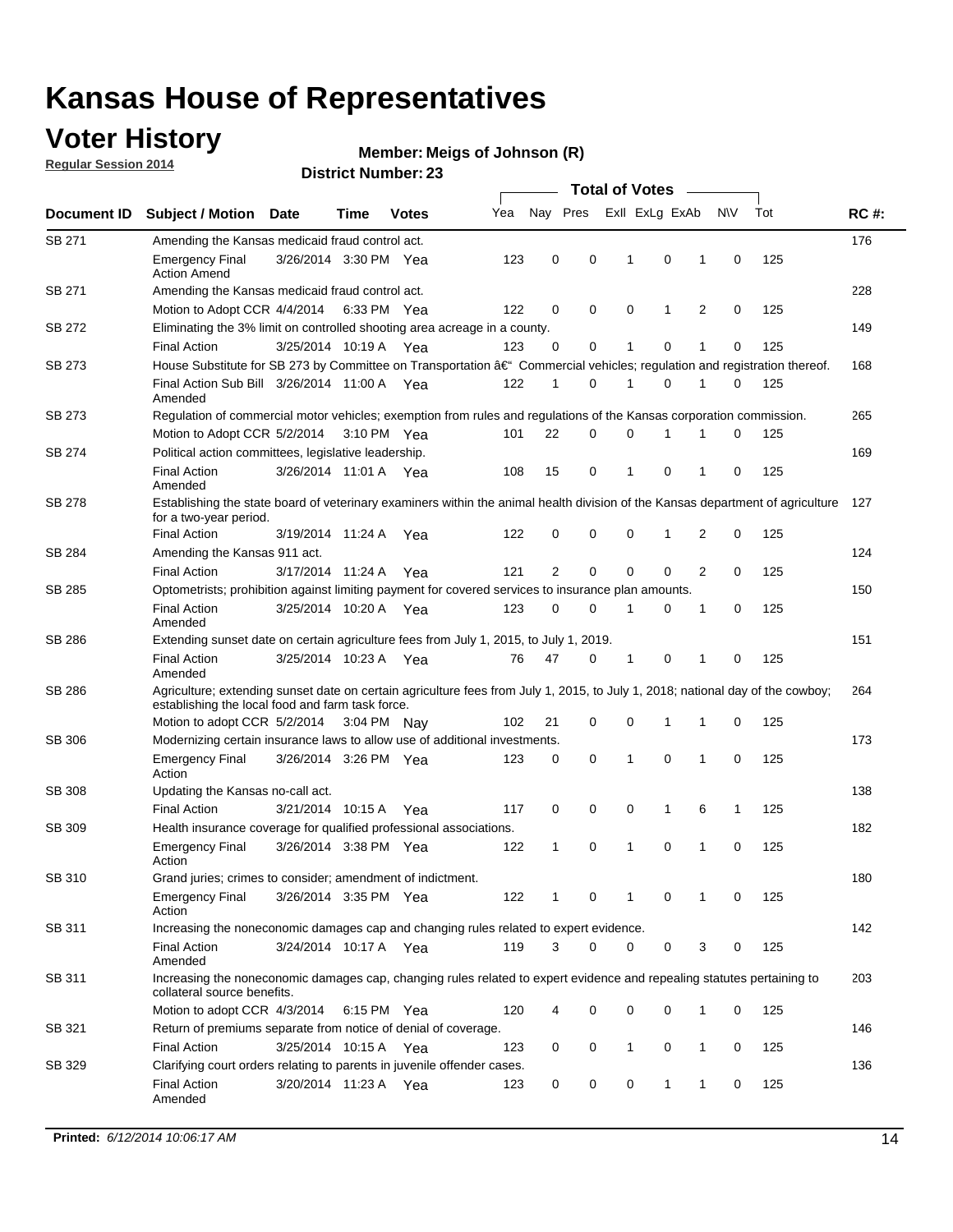### **Voter History**

**Regular Session 2014**

#### **Member: Meigs of Johnson (R)**

|                 | <b>Total of Votes</b>                                                                                                                           |                                                                                                                                                                                                                                       |             |              |     |              |          |   |                   |                |           |     |             |
|-----------------|-------------------------------------------------------------------------------------------------------------------------------------------------|---------------------------------------------------------------------------------------------------------------------------------------------------------------------------------------------------------------------------------------|-------------|--------------|-----|--------------|----------|---|-------------------|----------------|-----------|-----|-------------|
| Document ID     | Subject / Motion Date                                                                                                                           |                                                                                                                                                                                                                                       | <b>Time</b> | <b>Votes</b> | Yea |              | Nay Pres |   | Exll ExLg ExAb    |                | <b>NV</b> | Tot | <b>RC#:</b> |
| SB 329          | Clarifying court orders relating to parents in juvenile offender cases and changing the statute of limitations on certain juvenile<br>offenses. |                                                                                                                                                                                                                                       |             |              |     |              |          |   |                   |                |           |     | 242         |
|                 | Motion to adopt CCR 4/30/2014 3:23 PM Yea                                                                                                       |                                                                                                                                                                                                                                       |             |              | 122 | $\mathbf 1$  | 0        | 1 | -1                | 0              | 0         | 125 |             |
| SB 344          | Special permits, oversized loads, transportation of hay or feed stuffs.                                                                         |                                                                                                                                                                                                                                       |             |              |     |              |          |   |                   |                |           |     | 152         |
|                 | <b>Final Action</b><br>Amended                                                                                                                  | 3/25/2014 10:24 A                                                                                                                                                                                                                     |             | Yea          | 122 | $\mathbf{1}$ | 0        | 1 | 0                 | 1              | 0         | 125 |             |
| SB 349          | Boiler safety act; deputy inspectors.                                                                                                           |                                                                                                                                                                                                                                       |             |              |     |              |          |   |                   |                |           |     | 128         |
|                 | <b>Final Action</b><br>Amended                                                                                                                  | 3/19/2014 11:25 A                                                                                                                                                                                                                     |             | Yea          | 119 | 3            | 0        |   | 0<br>1            | $\overline{2}$ | 0         | 125 |             |
| SB 349          | Board of technical professions; recodification of professions and scope of practice, other; boiler safety act, deputy<br>inspectors.            |                                                                                                                                                                                                                                       |             |              |     |              |          |   |                   |                |           |     | 215         |
|                 | Motion to Adopt CCR 4/4/2014                                                                                                                    |                                                                                                                                                                                                                                       | 10:02 A     | Yea          | 112 | 11           | 0        | 1 | 0                 | 1              | 0         | 125 |             |
| SB 351          | Vehicle identification numbers; penalties; damages.                                                                                             |                                                                                                                                                                                                                                       |             |              |     |              |          |   |                   |                |           |     | 153         |
|                 | <b>Final Action</b>                                                                                                                             | 3/25/2014 10:25 A                                                                                                                                                                                                                     |             | Yea          | 123 | 0            | 0        | 1 | 0                 | 1              | 0         | 125 |             |
| <b>SB 357</b>   | Increasing the number of allowable hunter education deferrals.                                                                                  |                                                                                                                                                                                                                                       |             |              |     |              |          |   |                   |                |           |     | 154         |
|                 | <b>Final Action</b><br>Amended                                                                                                                  | 3/25/2014 10:26 A                                                                                                                                                                                                                     |             | Yea          | 97  | 26           | 0        | 1 | 0                 | 1              | 0         | 125 |             |
| <b>SB 357</b>   |                                                                                                                                                 | Authorizing land purchases by the state; amending process state uses to address seized wildlife; increasing the number of<br>allowable hunter education deferrals.<br>0<br>$\mathbf 0$<br>Motion to Adopt CCR 5/2/2014<br>7:53 PM Yea |             |              |     |              |          |   |                   |                |           |     | 275         |
|                 |                                                                                                                                                 |                                                                                                                                                                                                                                       |             |              | 113 | 11           | 0        |   |                   | 1              | 0         | 125 |             |
| SB 359          | Relating to asbestos-related liability.                                                                                                         |                                                                                                                                                                                                                                       |             |              |     |              |          |   |                   |                |           |     | 177         |
|                 | <b>Emergency Final</b><br>Action                                                                                                                | 3/26/2014 3:32 PM Yea                                                                                                                                                                                                                 |             |              | 94  | 29           | 0        | 1 | $\mathbf 0$       | $\mathbf{1}$   | 0         | 125 |             |
| SB 367          | Creating the student data privacy act.                                                                                                          |                                                                                                                                                                                                                                       |             |              |     |              |          |   |                   |                |           | 186 |             |
|                 | <b>Emergency Final</b><br><b>Action Amend</b>                                                                                                   | 3/26/2014 3:43 PM Yea                                                                                                                                                                                                                 |             |              | 119 | 4            | 0        | 1 | 0                 | 1              | 0         | 125 |             |
| SB 367          | Creating the student data privacy act.                                                                                                          |                                                                                                                                                                                                                                       |             |              |     |              |          |   |                   |                |           |     | 245         |
|                 | Motion to adopt CCR 4/30/2014 3:41 PM Yea                                                                                                       |                                                                                                                                                                                                                                       |             |              | 123 | 0            | $\Omega$ |   | 1                 | 0              | 0         | 125 |             |
| SB 371          | Amending employment security law regarding disposition of penalty funds and disclosure of confidential information.                             |                                                                                                                                                                                                                                       |             |              |     |              |          |   |                   |                |           |     | 129         |
|                 | <b>Final Action</b>                                                                                                                             | 3/19/2014 11:27 A                                                                                                                                                                                                                     |             | Yea          | 90  | 32           | 0        |   | $\mathbf 0$<br>1  | 2              | 0         | 125 |             |
| SB 372          | Amending the shared work unemployment compensation program; layoff aversion.                                                                    |                                                                                                                                                                                                                                       |             |              |     |              |          |   |                   |                |           |     | 155         |
|                 | <b>Final Action</b>                                                                                                                             | 3/25/2014 10:28 A                                                                                                                                                                                                                     |             | Yea          | 123 | 0            | 0        |   | $\mathbf{1}$<br>0 | 1              | 0         | 125 |             |
| SB 402          | Amending statutes related to the Kansas criminal justice information system committee.                                                          |                                                                                                                                                                                                                                       |             |              |     |              |          |   |                   |                |           |     | 178         |
|                 | <b>Emergency Final</b><br>Action                                                                                                                | 3/26/2014 3:33 PM Yea                                                                                                                                                                                                                 |             |              | 123 | 0            | 0        | 1 | 0                 | 1              | 0         | 125 |             |
| SB 423          | Authorizing Department of Administration to sell Landon and Eisenhower state office buildings.                                                  |                                                                                                                                                                                                                                       |             |              |     |              |          |   |                   |                |           |     | 233         |
|                 | <b>Final Action</b><br>Amended                                                                                                                  | 4/5/2014                                                                                                                                                                                                                              | 10:28 A Yea |              | 66  | 55           | 0        |   | 0<br>0            | 4              | 0         | 125 |             |
| SB 424          | Amending the statutory requirements for a valid hospital lien.                                                                                  |                                                                                                                                                                                                                                       |             |              |     |              |          |   |                   |                |           |     | 183         |
|                 | <b>Emergency Final</b><br>Action                                                                                                                | 3/26/2014 3:39 PM Yea                                                                                                                                                                                                                 |             |              | 115 | 8            | 0        |   | 1<br>0            | 1              | 0         | 125 |             |
| <b>SCR 1618</b> | Substitute for SCR 1618 by Committee on Federal and State Affairs -- State constitutional amendment authorizing raffles.                        |                                                                                                                                                                                                                                       |             |              |     |              |          |   |                   |                |           |     | 170         |
|                 | Final Action Sub Bill 3/26/2014 11:06 A Yea                                                                                                     |                                                                                                                                                                                                                                       |             |              | 102 | 19           | 2        | 1 | 0                 | 1              | 0         | 125 |             |
| <b>SCR 1620</b> | Port authority; creation in Stafford, Kansas.                                                                                                   |                                                                                                                                                                                                                                       |             |              |     |              |          |   |                   |                |           |     | 234         |
|                 | <b>Final Action</b>                                                                                                                             | 4/5/2014                                                                                                                                                                                                                              | 10:29 A Yea |              | 121 | 0            | 0        |   | 0                 | 0<br>4         | 0         | 125 |             |